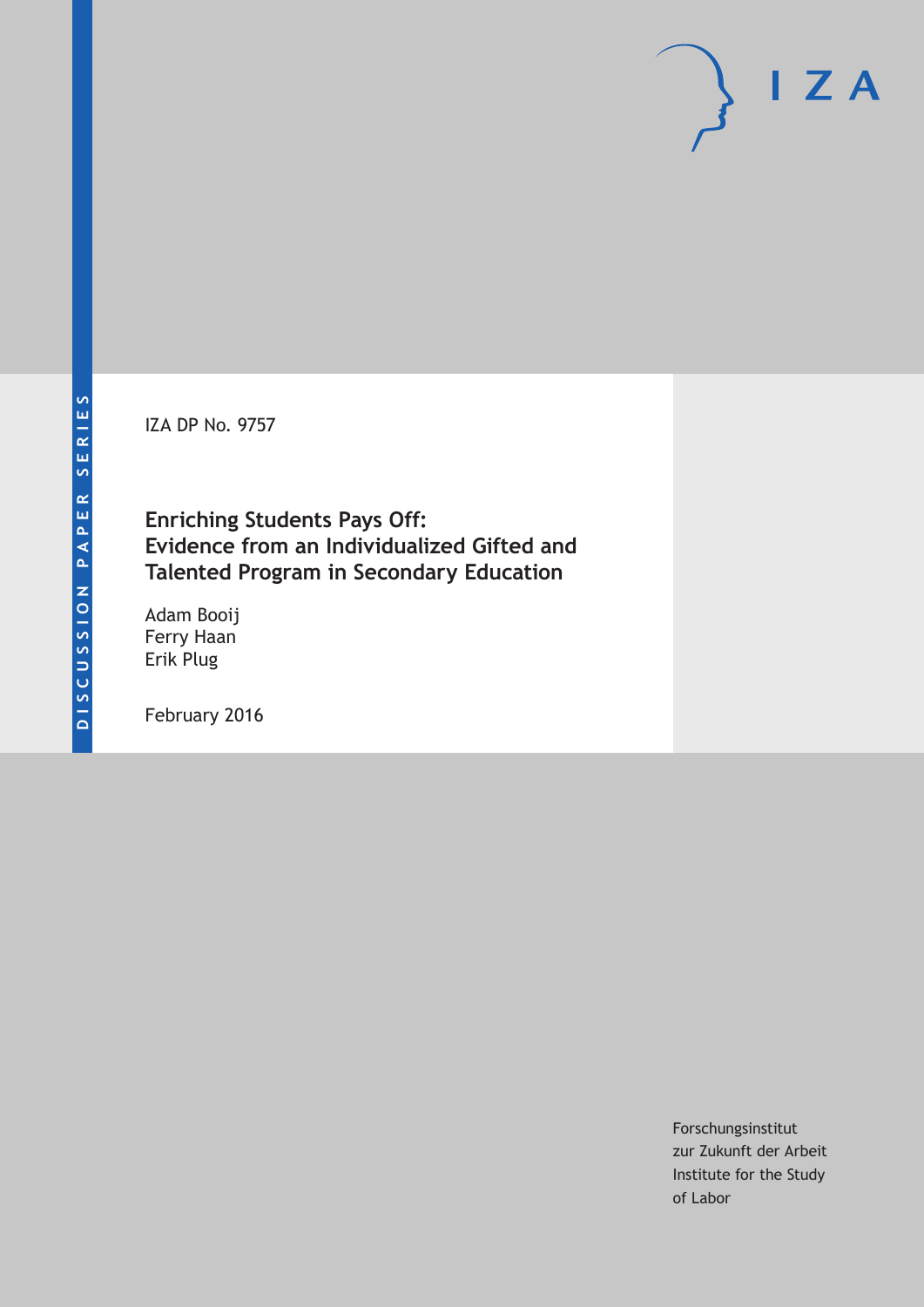# **Enriching Students Pays Off: Evidence from an Individualized Gifted and Talented Program in Secondary Education**

# **Adam Booij**

*University of Amsterdam and Tinbergen Institute* 

# **Ferry Haan**

*University of Amsterdam* 

## **Erik Plug**

*University of Amsterdam, Tinbergen Institute, IZA and UCLS*

Discussion Paper No. 9757 February 2016

IZA

P.O. Box 7240 53072 Bonn Germany

Phone: +49-228-3894-0 Fax: +49-228-3894-180 E-mail: iza@iza.org

Any opinions expressed here are those of the author(s) and not those of IZA. Research published in this series may include views on policy, but the institute itself takes no institutional policy positions. The IZA research network is committed to the IZA Guiding Principles of Research Integrity.

The Institute for the Study of Labor (IZA) in Bonn is a local and virtual international research center and a place of communication between science, politics and business. IZA is an independent nonprofit organization supported by Deutsche Post Foundation. The center is associated with the University of Bonn and offers a stimulating research environment through its international network, workshops and conferences, data service, project support, research visits and doctoral program. IZA engages in (i) original and internationally competitive research in all fields of labor economics, (ii) development of policy concepts, and (iii) dissemination of research results and concepts to the interested public.

IZA Discussion Papers often represent preliminary work and are circulated to encourage discussion. Citation of such a paper should account for its provisional character. A revised version may be available directly from the author.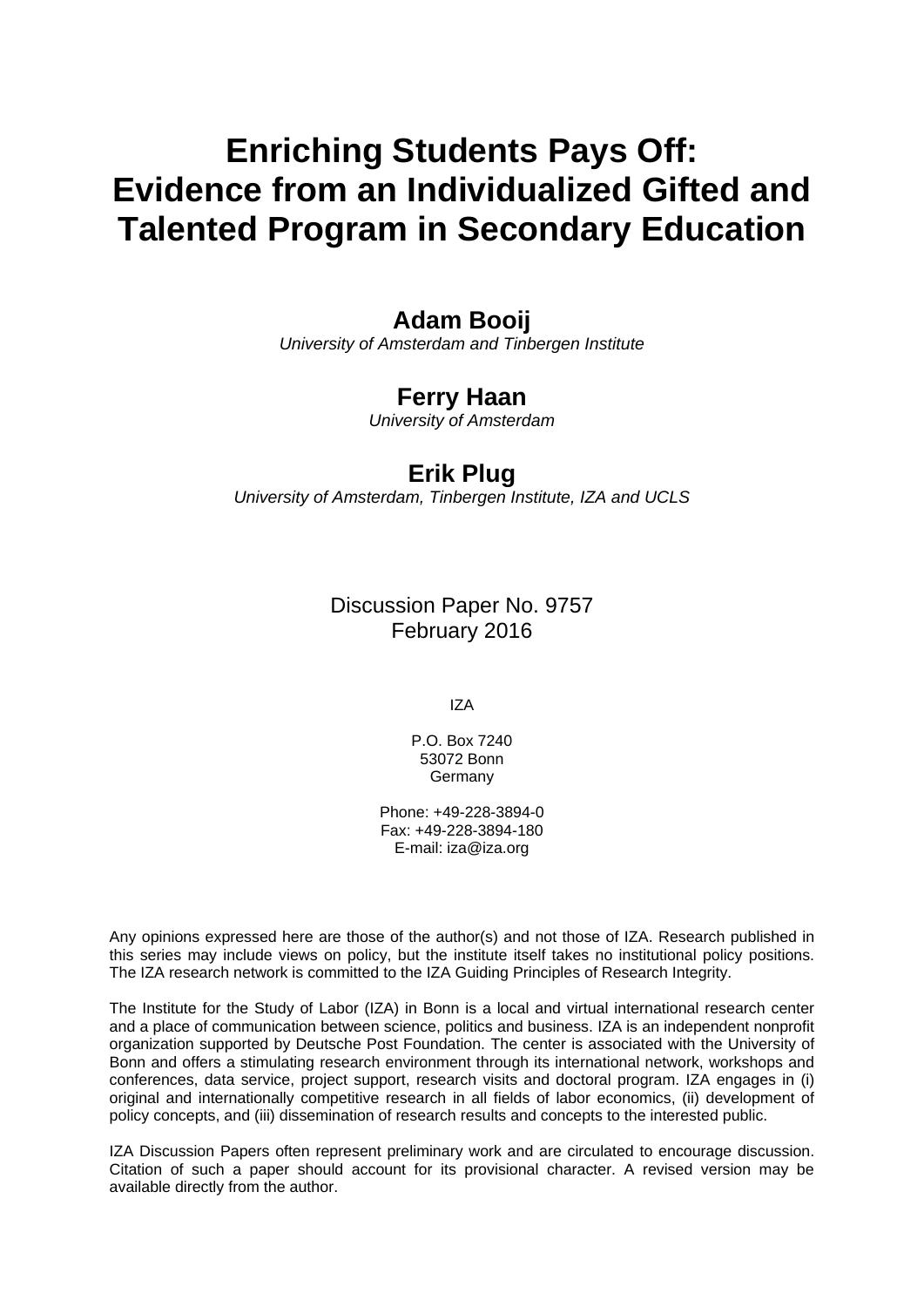IZA Discussion Paper No. 9757 February 2016

# **ABSTRACT**

# **Enriching Students Pays Off: Evidence from an Individualized Gifted and Talented Program in Secondary Education\***

We examine the effect of a gifted and talented program in academic secondary education. Students are assigned based on a cutoff score in a cognitive aptitude test, which we exploit in a fuzzy regression discontinuity framework to identify program effects. We find that assigned students obtain higher grades, follow a more science intensive curriculum (most notably for girls), and report stronger beliefs about their academic abilities. We also find that these positive effects persist in university, where students choose more challenging fields of study with, on average, higher returns. Together, these findings are consistent with a human capital interpretation.

JEL Classification: I22, I28

Keywords: gifted and talented education, enrichment program, secondary education, regression discontinuity

Corresponding author:

 $\overline{\phantom{a}}$ 

Adam Booij Faculty of Economics and Business University of Amsterdam Roetersstraat 11 1018 WB Amsterdam The Netherlands E-mail: A.S.Booij@uva.nl

<sup>\*</sup> The authors thank Stedelijk Gymnasium Nijmegen (SGN) for access to their schoolregister, SEO Amsterdam Economics for collection and dissemination of data on starting salaries of Dutch university graduates, and DUO for data on former SGN-students in tertiary education. We further thank the GT team at SGN for their cooperation in all stages of this research project. We also thank seminar and conference participants in Amsterdam, Braga, Izmir, Ljubljana, Nijmegen, Stanford, Utrecht, and Venice for their comments and suggestions. Financial support from the Netherlands Initiative for Education Research (NRO 411-12-637) is gratefully acknowledged.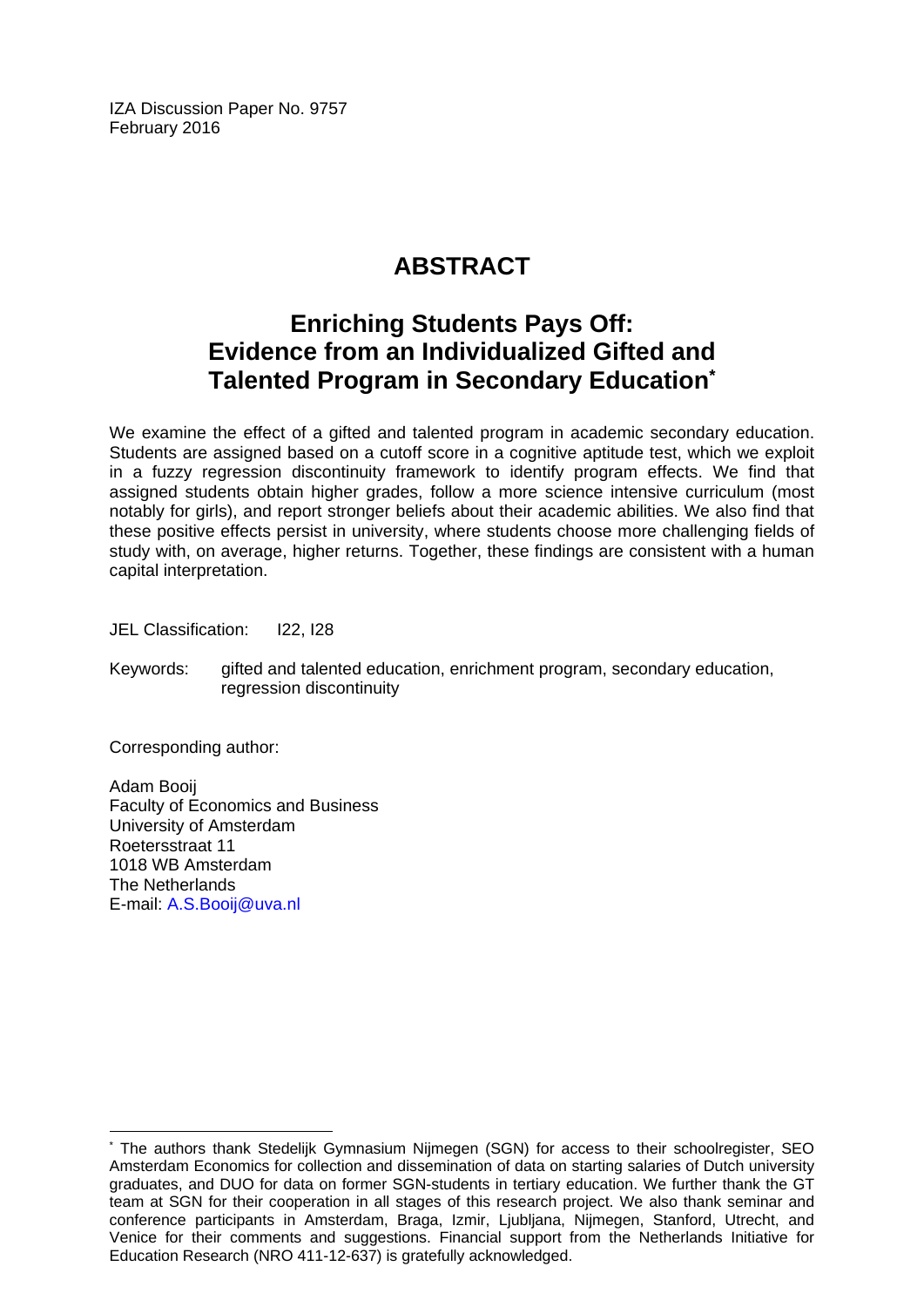#### **1 Introduction**

Many educators are advocating targeted education to gifted students. If gifted students underperform because of an unchallenging school environment, they argue that special education programs, which are generally referred to as gifted and talented (GT) programs, can help these students to reach their full (academic) potential, possibly with positive social returns. While GT education programs become increasingly popular, empirical evidence in support of GT program benefits is scarce. What complicates the evaluation of GT programs is that students who receive it are, by definition, a very selective group. Any positive association between student performance and GT education is therefore not causally interpretable (Matthews et al., 2012).

In this paper we estimate the effect of a GT program implemented at a prestigious academic secondary school in the Netherlands. The GT program we consider is an individualized pull-out program, based on ideas of Renzulli (1977), in which students freely decide to replace classroom teaching for inschool time to work on self-selected projects (enrichment). The GT program is offered to gifted students. Students qualify as gifted based on a cutoff score in a standardized cognitive aptitude test that all students take at school entry. About 25 percent of students get selected, most of whom come from the top 4 percent of the nationwide ability distribution. Gifted students remain program eligible for six years, which is how long academic secondary education takes. We exploit the assignment cutoff in a fuzzy regression discontinuity (RD) design to identify GT program effects on school performance.

We find that students assigned to the program obtain higher grades, follow a more science intensive curriculum (most notably for girls), and report stronger beliefs about their academic abilities. We also find that the positive program effects persist in university, where students choose more challenging fields of study with, on average, higher returns. In addition, we test for possible adverse program effects among students excluded from the program. We find no evidence that these students experience feelings of disappointment for being left out, or miss out on classroom spillovers. Together, these results are consistent with a human capital interpretation.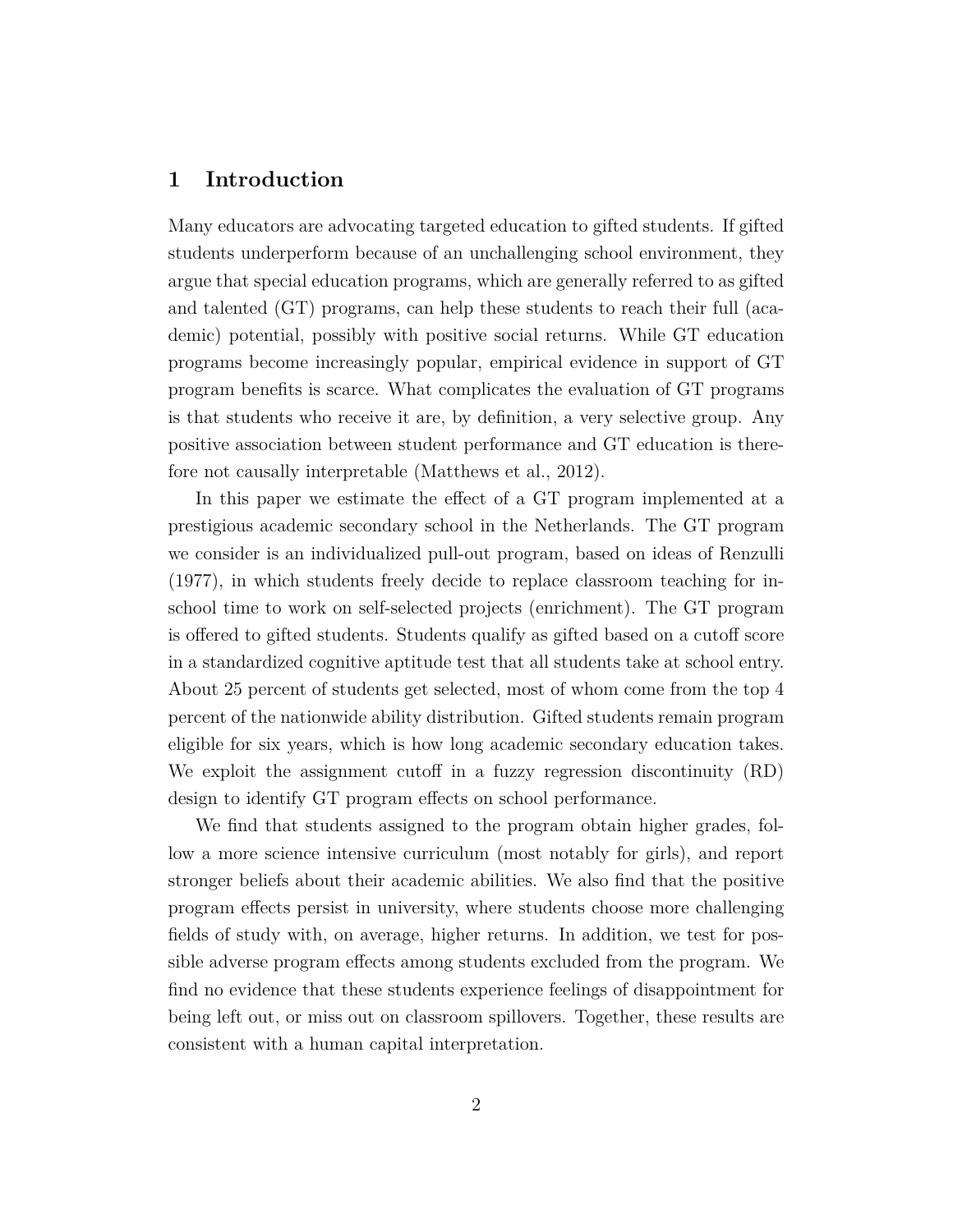Our paper relates to a small number of recent papers on the causal effect of GT education on student performance.<sup>1</sup> Card and Giuliano (2014) apply a fuzzy RD design to estimate the effect of a GT education program on math, reading, and writing test scores of US elementary school students. The GT program they investigate puts gifted students together in classrooms with students who performed well in previous grades, receiving a modified enriched curriculum. They find little, if any, test score gains for gifted students, but large and positive test score gains for students with high grades in previous years (which they refer to as high achievers). Bui et al. (2014) examine the effect of GT programs on math, reading, and language test scores of middle school students in Southwestern US. Since the middle schools have some autonomy over what is taught to gifted and talented students, they estimate an average program effect of GT programs that take many shapes and forms. In one application, they use a fuzzy RD design and find that students close to the GT program admission cutoff do equally well, regardless of GT program exposure. In another application, they exploit a lottery in oversubscribed middle schools that offer GT programs to identify causal program effects and find, again, that the GT program had no influence on academic performance.<sup>2</sup> Bhatt (2012) also looks at US middle school students but uses an instrumental variable strategy that exploits differences in GT program admission rules between schools. She finds positive test score gains, but this may (partly) reflect sorting of students to schools.

Our paper adds to this literature in several ways: it does not look at an intervention with separate gifted classes and teaching, but rather at a much simpler individualized pull-out program; it takes a longer-run perspective beyond academic secondary school and tests whether program effects persist

<sup>1</sup>There is much empirical work on the relationship between GT programs and student performance. See Bhatt (2011) for an overview of most of these studies, which (almost) all find positive associations between program exposure and achievement. Because these positive associations cannot make a distinction between selection and causation, their interpretation remains unclear.

<sup>&</sup>lt;sup>2</sup>In a comparable experiment, Davis et al. (2010) exploit a fuzzy RD design to estimate whether GT programs can help public schools to retain gifted students. Close to the admission cutoff, they find that students who are considered gifted are more likely to stay in public schools.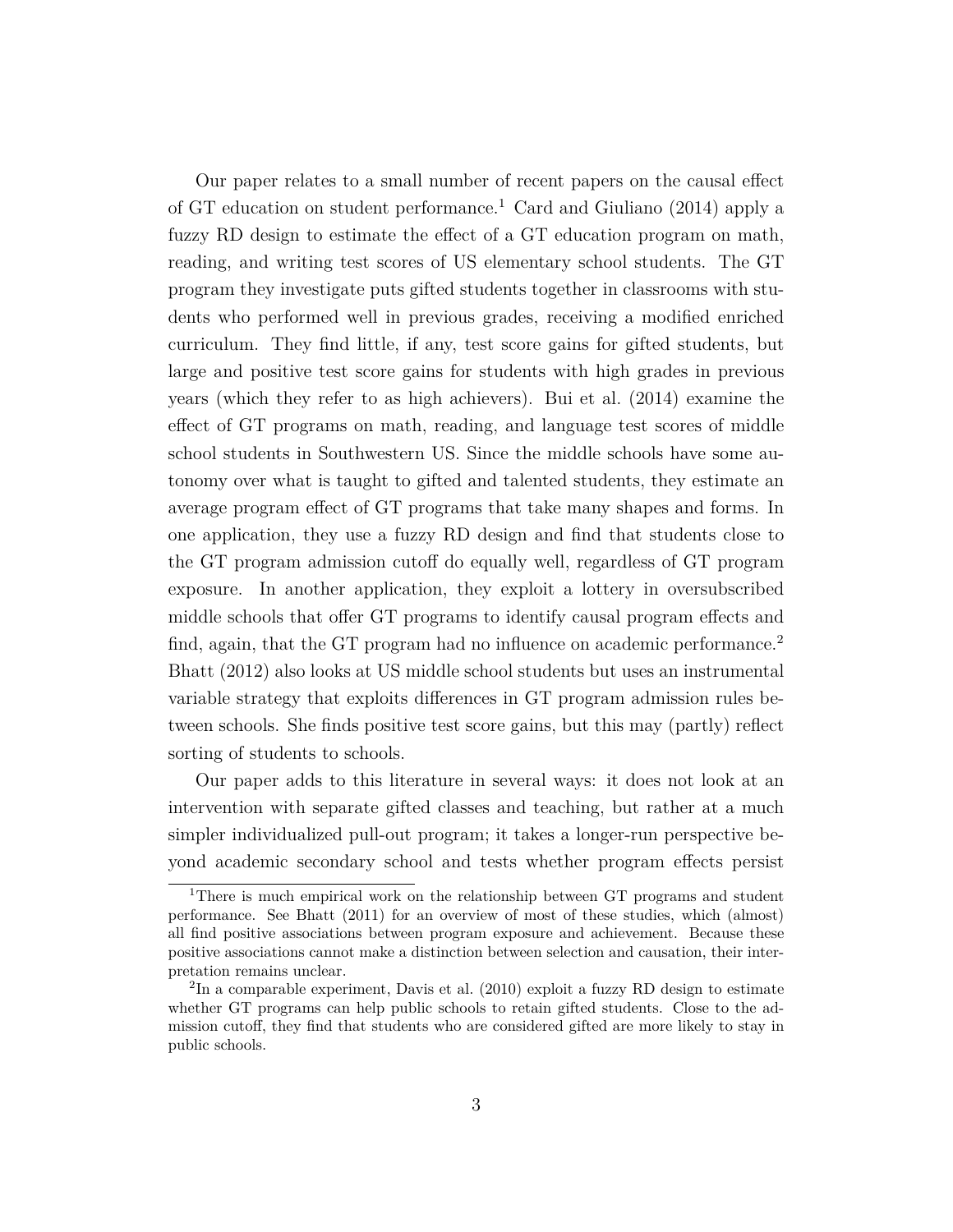in university using matched university enrollment records; also, it combines school registers with survey data on student habits and attitudes, which enable us to look at mechanisms and better understand why the GT program works.

The remainder of the paper proceeds as follows. Section 2 briefly discusses secondary education and the academic secondary school in which the GT program takes place, the GT program, and GT program assignment. Section 3 describes data, experimental design, and the assumptions needed to identify GT program effects. Section 4 presents and discusses the main empirical findings. Section 5 follows with an assessment of potential mechanisms. Section 6 summarizes and concludes.

#### **2 The GT program at SGN**

The GT program we that we examine in this paper was implemented at Stedelijk Gymnasium Nijmegen (SGN), an academic secondary school in the Netherlands. In this section, we provide a short outline of the Dutch secondary education system that SGN is part of, describe the GT program in more detail, and particularly focus on the assignment rules that we exploit for identification.

#### **2.1 Academic secondary education in the Netherlands**

Dutch secondary education is a tracking system that funnels pupils through one of three tracks: pre-vocational secondary education (VMBO), general secondary education (HAVO), or academic secondary education (VWO). The selection is based on teacher recommendations and CITO scores, a national secondary school admission test taken in the final year of primary education (age 11). VWO is the most advanced track, which takes 6 years (grade 1 at age 12 to grade 6 at age 18) and prepares students for university education. The VWO track hosts approximately 20 percent of all secondary school-going students. VWO is further divided into atheneum and gymnasium schools. Gymnasium schools are the most selective and prestigious schools with an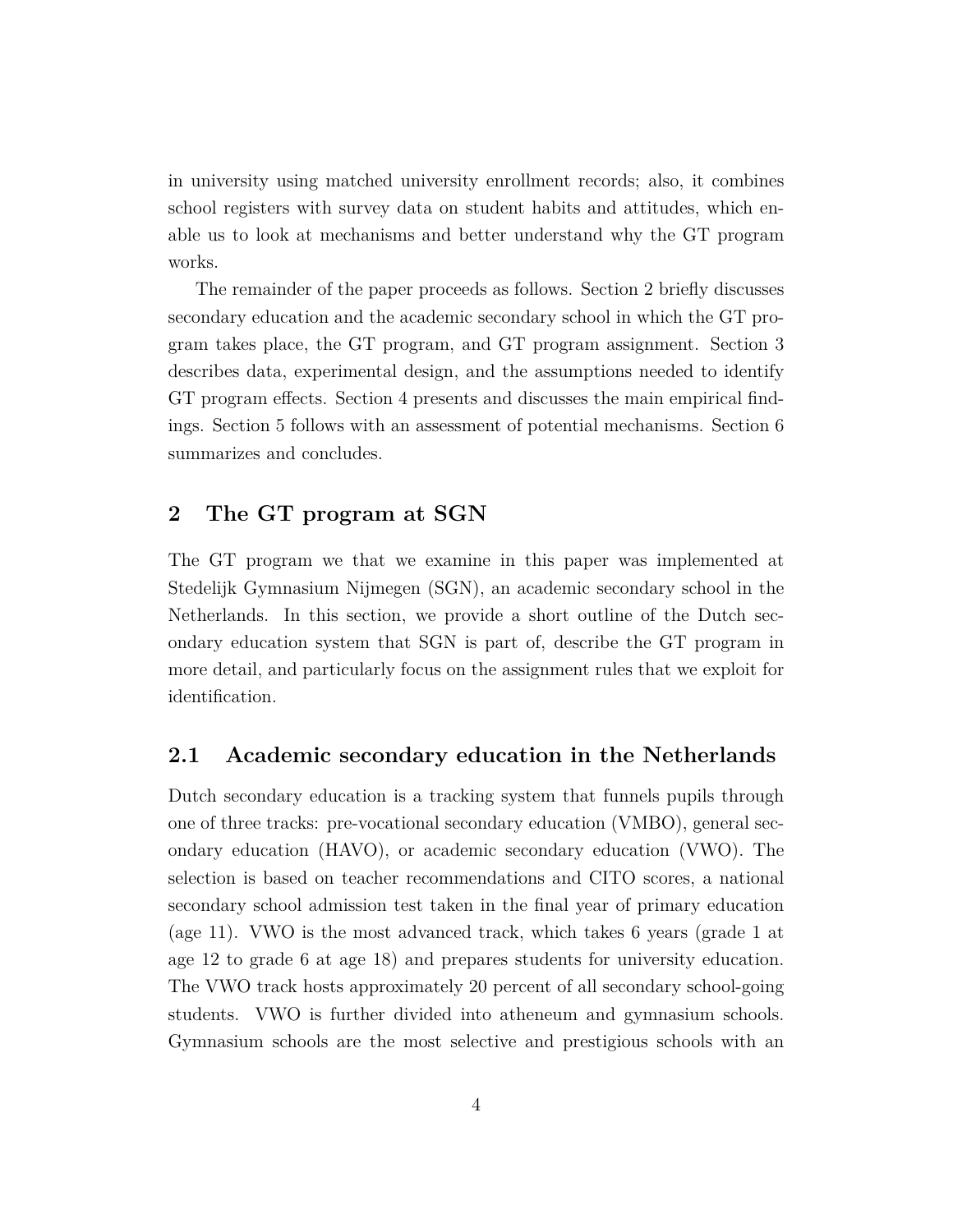academic curriculum similar to that of atheneum schools, complemented with classical languages Latin and Greek. Gymnasium schools attract about 5 percent of all students in secondary education.

The Netherlands has 38 independent gymnasium schools, which are brought together under one foundation for, among other things, sharing experiences on how to successfully educate academically promising students. Most of these gymnasium schools run comparable GT programs, in which gifted students can trade in classroom lessons for project time, to work on self-selected projects. Of these gymnasium schools, SGN gave us access to their school registers.

#### **2.2 The GT program at SGN**

In 1983 SGN was one of the first gymnasium schools to introduce a GT program. With help from the Center for the Study of Giftedness (CBO) at the Radboud University Nijmegen, SGN developed a special education program targeted at gifted students. In program design, SGN and CBO followed Renzulli's notion that students with exceptional cognitive and non-cognitive skills should receive an enriched education program with exposure to new content, active application of own skills, and creation of a product (Renzulli, 1977, 1986). The GT program has the following features.

- 1. The GT program is an individualized pull-out program; that is, qualified students receive the right to trade in classroom lessons for project time (spent elsewhere) to work on a project of their own choice.
- 2. SGN provides rooms, computers, and arts and crafts facilities to help students in their projects.
- 3. Participating students can choose which classroom hours to devote to their project, with a minimum of two hours each week.
- 4. Teachers can deny students the right to trade in a specific lesson, but they need to argue why this specific lesson can not be missed.
- 5. At the beginning of the school year, students choose and develop a project topic, which can be anything (within legal limits of course).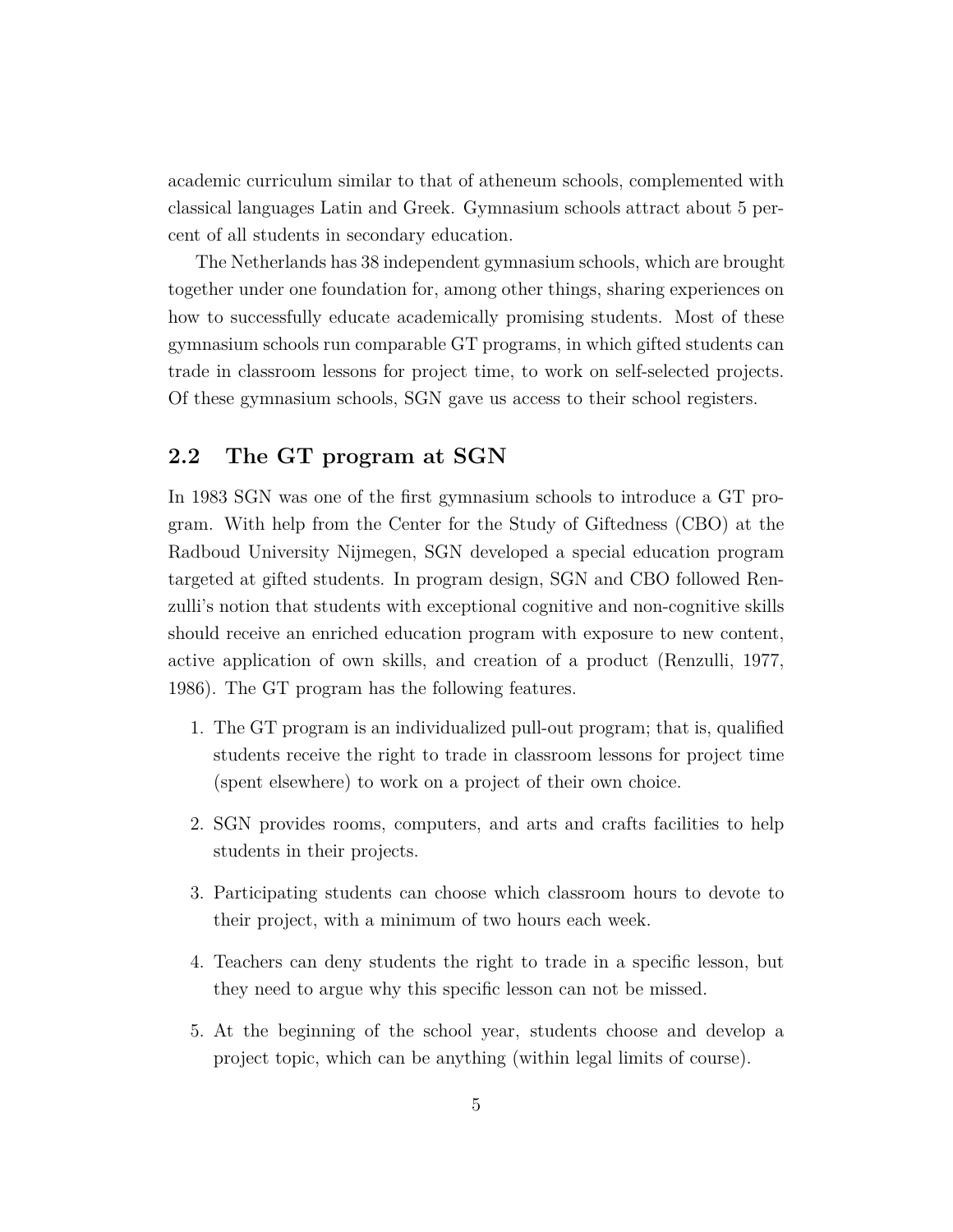- 6. At the end of the academic year, students present their projects to teachers, parents, and fellow students.
- 7. Students are supervised by specialized SGN teachers, referred to as coaches, throughout the development of the project.
- 8. Coaches provide hands-off supervision and meet every two weeks to discuss the development of the students' projects.

If qualified students are not working on their project, they follow the same classes, face the same curriculum, and do the same exams as the other students. Qualified student typically participate in projects in the first 4 years of school.

#### **2.3 GT program assignment**

GT program participation is exclusive to students who qualify as gifted.<sup>3</sup> Qualified students can choose not to participate, but they cannot undo their qualification. Students qualify on the basis of both cognitive and non-cognitive traits. CBO, on behalf of SGN, administers an intelligence test (IST test) and a motivation-to-learn test (FES test) of all students at the beginning of the first school year. The time-line is as follows: the school year starts in September; students take the IST and FES tests in October; CBO provides test results to SGN staff, after which the GT team decides upon selection in December.

In the selection of gifted students, IST test scores are leading. Since 1998, SGN applies a two-stage assignment procedure. In the first stage, the GT coordinator compiles a list of potentially eligible participants. This is merely a mechanical exercise; that is, all first year students are ranked on their IST scores and those students with an IST score above a certain cutoff are marked as potentially eligible. The cutoff is typically set at one standard deviation above the IST score mean, and then adjusted according to GT capacity (which

<sup>3</sup>We should note that SGN label qualified students as enriched students because of their enriched curriculum. We instead follow the convention in literature and refer to qualified students as gifted students (or GT students) because of their selection on cognitive test scores.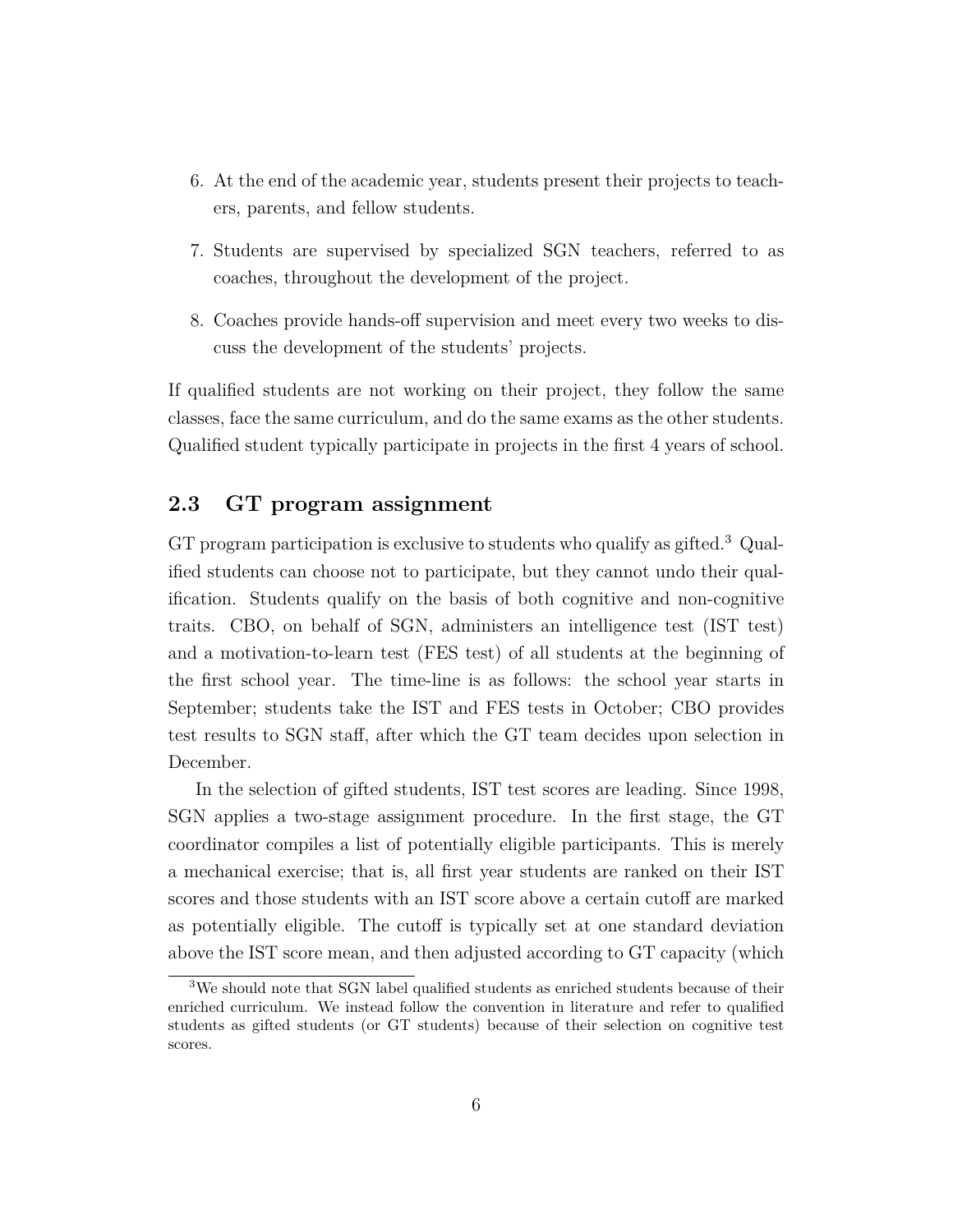depends on the number of enrolled first-year students, the number of GT teachers, and the number of gifted students from previous years).

In the second stage, the list is then used as input for the GT team (including GT coordinator, GT teachers, and class mentors) to decide upon actual assignment. While the advice of the GT coordinator is mostly followed, approximately 10 percent of students switch assignment status. Students with high IST scores do not always qualify, while students with low IST scores sometimes do. GT team members, whom we interviewed about eligibility criteria, report that assignment could change because of inadequate motivation, remaining capacity concerns or, in some years, unexpected performance on certain components of the IST test. Nonetheless, if there is a sharp increase in the probability of assignment at the IST cutoff, the two-stage assignment process mirrors that of a fuzzy regression discontinuity design which we will use to estimate GT program effects.

#### **3 Data and design**

#### **3.1 Data**

Our baseline sample is drawn from the SGN student administration. This digitalized register contains detailed information on all students enrolled at SGN. In particular, it holds student records on basic demographic characteristics, such as gender and age, primary education exit exam scores (CITO test scores), GT program assignment status, and any other school- and exam-grade obtained from the day of entry until the day of leave. CBO test scores on intelligence and motivation (IST and FES test scores) and other data on the enrichment program are stored in an (analog) archive, of which SGN provided us copies.

We use the SGN register to construct several measures of academic achievement in secondary education: grade retention, overall grade point averages (GPA) for math, languages, and other school subjects (grades 2 until 6), and three indicators of choosing an advanced curriculum in grades 5 and 6 (the number of exam subjects, the number of science subjects, and taking advanced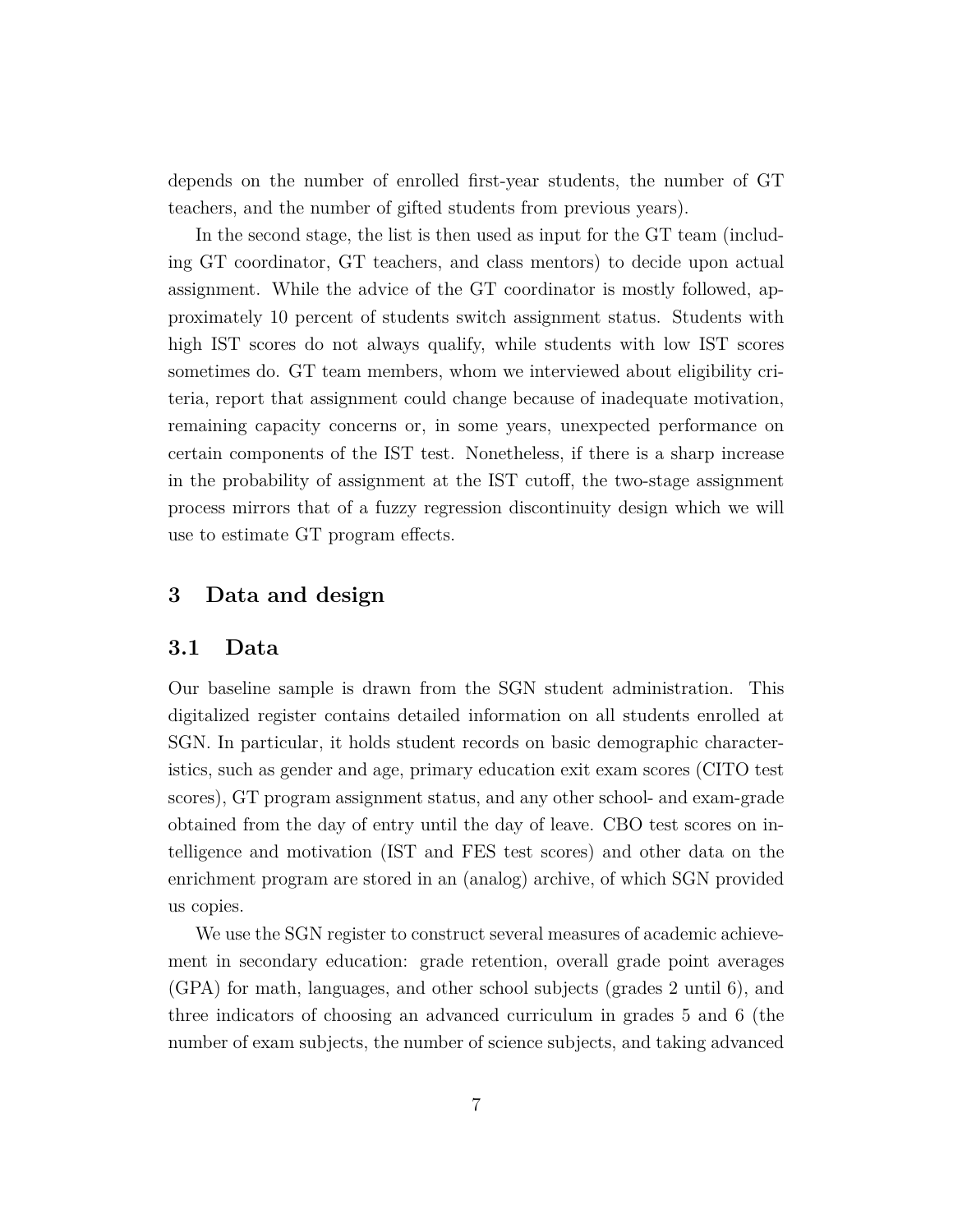math).<sup>4</sup> In the SGN register we keep those students who entered first grade somewhere between 1998 and 2010 and took the IST and FES tests. This gives us a sample of 3,127 students, of which 785 students are assigned to the GT program.

By merging our student data to the national register that keeps track of student enrollment and completion in tertiary education, we can construct several measures of academic achievement in university education: university enrollment, field of study (sciences), switching studies, and the average starting salary that corresponds to field of study.<sup>5</sup> Given that most of these students have just started their studies, we limit the analysis to the choice of field (at the end of) the first year at university. We are able to match field of study choices of SGN students of cohorts 1998 - 2007. The corresponding sample contains 2,438 students who have (ever) entered university.

Table 1 provides sample means and standard deviations of the outcome and control variables that we study below. Two observations follow from this table. First, the students at SGN are quite bright if we look at their CITO scores, a secondary school admission test taken at the end of primary school that measures language and comprehension skills, mathematics, world orientation (which involves geography, biology and history), and study skills. In fact, the average CITO score of 547 lies at the 85th percentile nationwide. Second, SGN classifies about 25 percent of the students as gifted and talented, the majority of whom belong to the 96th percentile of CITO nationwide (not shown in the table). Inasmuch as CITO captures ability, our gifted students therefore belong to the top 4 percent of the ability distribution.

<sup>4</sup>Grades range from 1 to 10. The language variable is the mean of compulsory subjects Dutch and English. The math variable is the combined score for standard mathematics (math A) and advanced mathematics (math B), using the algorithm by Leuven et al. (2010) which makes both grades comparable by adjusting them by the mean difference in scores of students that choose both.

<sup>&</sup>lt;sup>5</sup>The data on starting salaries by field of study come from an annual survey held among a representative sample of recent university graduates (Berkhout et al., 2013). These starting salaries are listed (and updated) every year to inform and help secondary school students in their field of study choice (see *Elsevier* Beste Studies 2014 at http://bestestudies.elsevier.nl/). We should note that this approach ignores the returns to skills within field of study, which are likely positive for gifted students.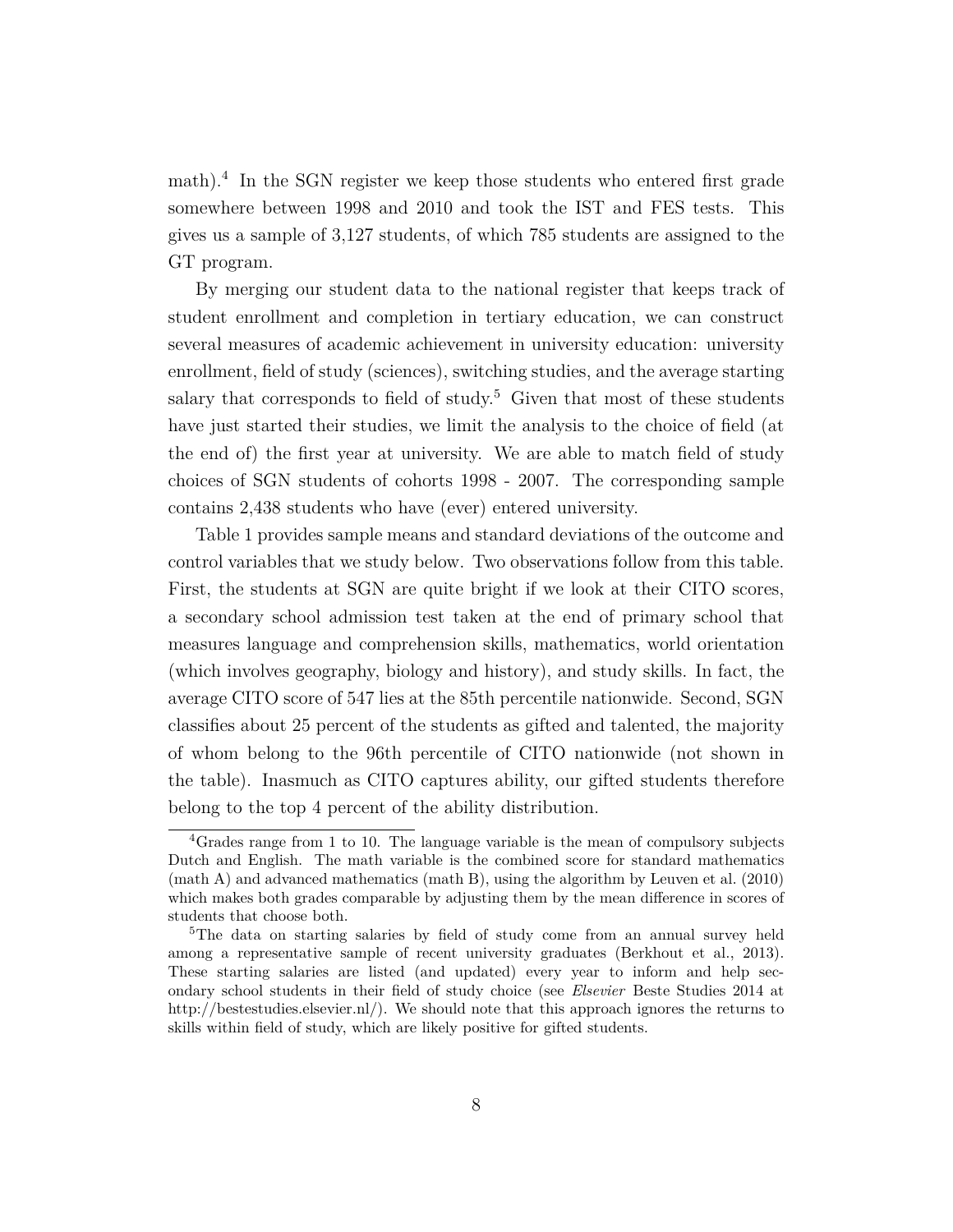|                                                                 | Statistics   |        |             | Sample size |                  |  |
|-----------------------------------------------------------------|--------------|--------|-------------|-------------|------------------|--|
| A: Characteristics                                              | Range        | mean   | s.d.        | Cohort      | $\boldsymbol{N}$ |  |
| Male                                                            | ${0,1}$      | 0.54   | 0.50        | 1998        | 236              |  |
| Age                                                             | [9.7, 14.8]  | 12.16  | 0.48        | 1999        | 264              |  |
|                                                                 |              |        |             | 2000        | 270              |  |
| <b>B</b> : Pre-test                                             |              |        |             | 2001        | $220\,$          |  |
| raw IST score (forcing variable)                                | [41, 148]    |        | 94.82 15.56 | 2002        | 214              |  |
| raw FES score                                                   | [5, 40]      | 23.17  | 5.36        | 2003        | 252              |  |
| raw CITO score                                                  | [518, 550]   | 547.48 | 2.51        | 2004        | 269              |  |
|                                                                 |              |        |             | 2005        | 224              |  |
| C: Treatment                                                    |              |        |             | 2006        | 235              |  |
| $GT$ program                                                    | ${0,1}$      | 0.25   | 0.43        | 2007        | 254              |  |
|                                                                 |              |        |             | 2008        | 234              |  |
| D: Outcomes grades 2 - 6 [all cohorts, $N = 3127$ ]             |              |        |             | 2009        | 195              |  |
| Matched record                                                  | ${0,1}$      | 0.98   | 0.15        | 2010        | 260              |  |
| Retention                                                       | ${0,1}$      | 0.28   | 0.45        |             |                  |  |
| GPA math                                                        | [3, 9.9]     | 6.61   | 1.15        |             |                  |  |
| GPA language                                                    | [4,9.5]      | 6.77   | 0.80        |             |                  |  |
| GPA other                                                       | [4.4, 9.3]   | 7.00   | 0.71        |             |                  |  |
| E: Outcomes grades 5 - 6 [cohort '98 - '07, $N = 1771$ ]        |              |        |             |             |                  |  |
| $Average$ #subjects                                             | [1,18]       | 12.60  | 2.05        |             |                  |  |
| Average #science subjects                                       | [0,5]        | 2.53   | 1.67        |             |                  |  |
| Advanced math                                                   | ${0,1}$      | 0.63   | 0.48        |             |                  |  |
| F: Outcomes in Higher Education [cohort '98 - '07, $N = 2438$ ] |              |        |             |             |                  |  |
| Matched record                                                  | ${0,1}$      | 0.87   | 0.34        |             |                  |  |
| Chose science field                                             | ${0,1}$      | 0.27   | 0.44        |             |                  |  |
| Switched fields                                                 | $\{0,1\}$    | 0.06   | 0.23        |             |                  |  |
| Predicted earnings (primary field)                              | [1300, 5475] | 2488   | 523         |             |                  |  |
| Number of pupils                                                |              |        |             |             | 3127             |  |

|  | Table 1. Summary statistics |  |
|--|-----------------------------|--|
|--|-----------------------------|--|

*Note:* Panels A, B, and C concern pre-treatment characteristics for the full sample. Panel D are average outcomes of grades 2 to 6 for tested students that were matched to the student registry (98 percent). Panel E covers subject choice outcomes in grades 5 and 6, the number of (science) subjects, and the choice of advanced math, for students that have not repeated a grade. Panel F provides outcomes in further education for a matched sample of 87 percent of students from cohorts '98 - '07.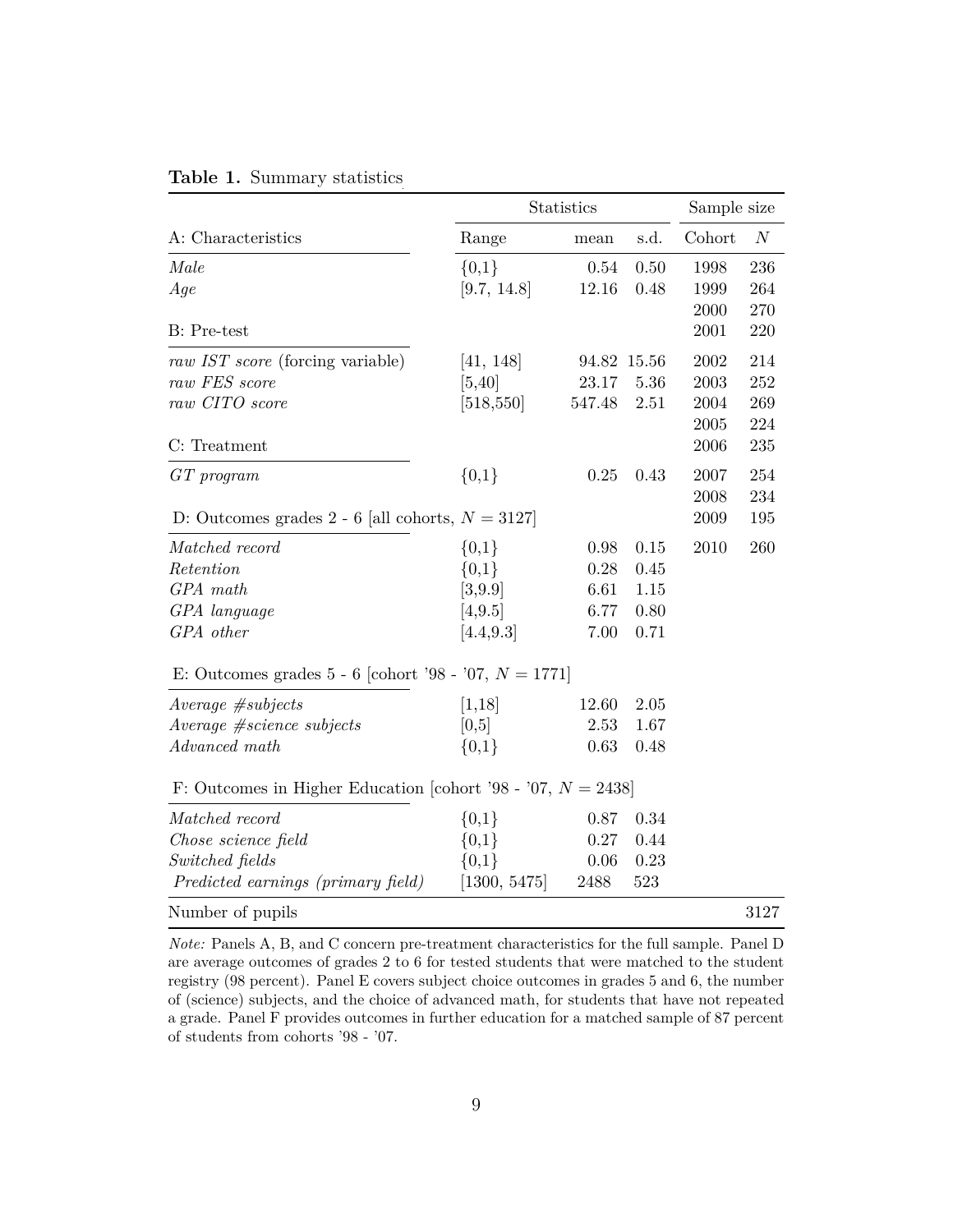#### **3.2 Fuzzy RD design**

The GT program setup allows us to test whether students close to the cutoff are better off when assigned to the GT program using a fuzzy regression discontinuity design. In regression models that adequately account for the influence of IST test scores, a fuzzy RD design is essentially an instrumental variable approach in which student achievement depends on GT program assignment, which is instrumented by a binary indicator for having an IST test score above the cutoff. In particular, we estimate the relationship between academic achievement, GT program assignment status, and some flexible continuous function of the IST distance to the cutoff (which is the running variable in the current fuzzy RD setup) using a two-stage least squares model where the first stage is

$$
GT_{it} = \pi_1 Z_i + f(x_i) + \boldsymbol{\pi}' \boldsymbol{w}_i + \lambda_t + v_{it}, \tag{1}
$$

and the second stage is

$$
Y_{it} = \beta_1 GT_{it} + g(x_i) + \beta' \mathbf{w}_i + \theta_t + u_{it}. \tag{2}
$$

In these two equations,  $Y_{it}$  is a measure of achievement of student *i* who took the IST test in year  $t$ , and  $w_i$  is a vector of exogenous control variables including the student's gender, age (at the IST test), CITO, and FES test scores.  $GT_i$  is the endogenous GT program indicator, which equals 1 if a student is assigned to GT education and 0 otherwise, and *Z<sup>i</sup>* is the instrumental variable, which equals 1 if the student has a test score above the cutoff and 0 otherwise. The running variable  $x_i$  is the normalized IST score, defined as the difference between the student's IST test score and the IST threshold in the given year. The functions  $f(x_i)$  and  $g(x_i)$  are flexible polynomials of  $x_i$ <sup>6</sup> Finally,  $\lambda_t$  and  $\theta_t$  are year (of test taking) fixed effects, and  $u_i$  and  $v_i$  are the econometric errors that may be interdependent. The parameter of interest is

<sup>&</sup>lt;sup>6</sup>In estimation, we model the trend relationship of the forcing variable with outcomes in six different ways: (i) linear; (ii) quadratic (which we take as our baseline model); (iii) cubic; (iv) split quadratic on either side of the cutoff; (v) zoom into  $\pm 16$  IST pointrange with split linear on either side; (vi) donut with  $\pm 4$  IST point range removed.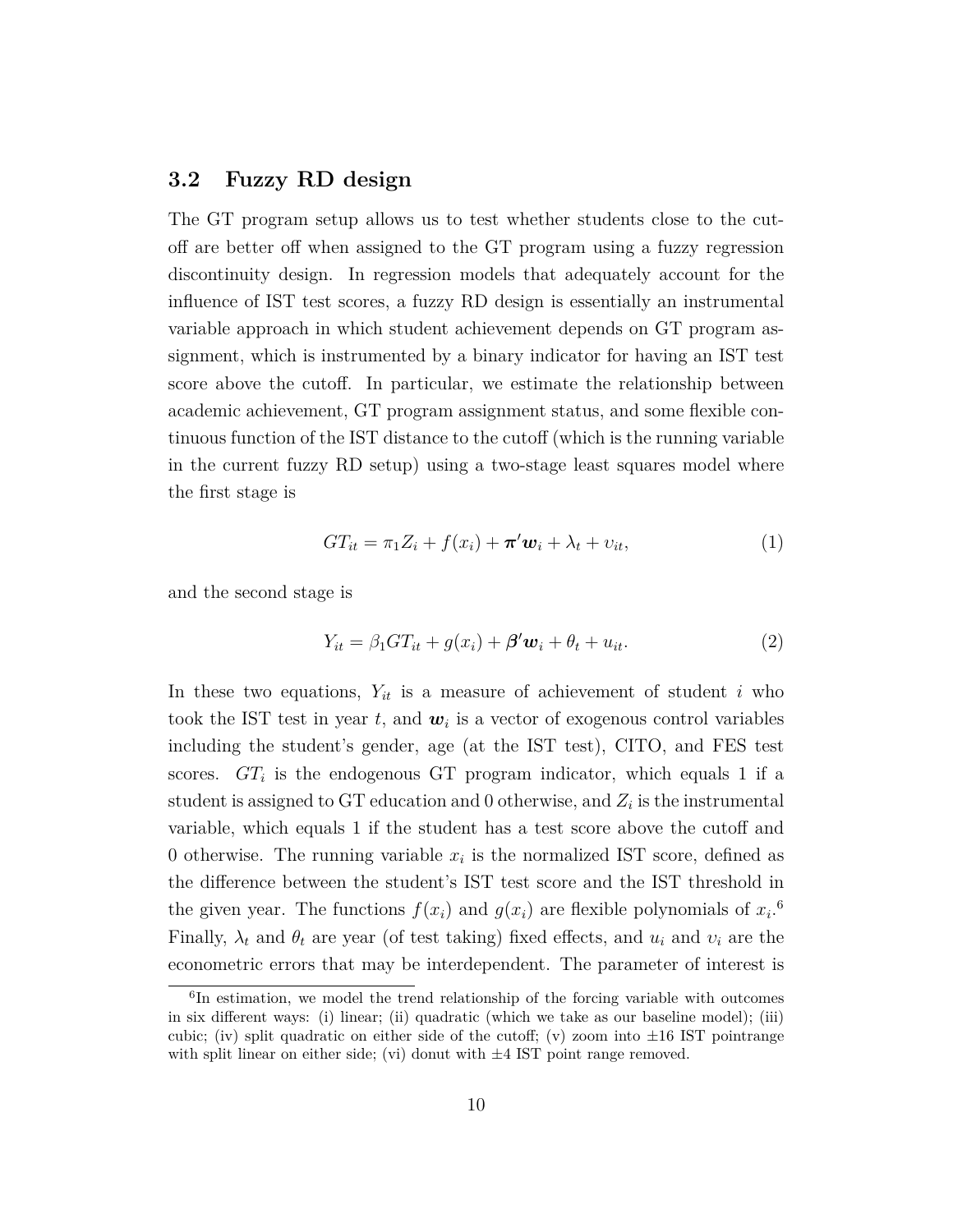$\beta_1$ , which captures the causal effect of GT program assignment on student achievement among students who barely passed the assignment cutoff.

One limitation is that information on the IST cutoff is available for some years, but not for all. Porter and Yu (2015) show that in such a case, program effects can still be identified using a two-stage procedure where the cutoff is estimated first, followed by (standard) fuzzy RD in the second stage. Moreover, Porter and Yu show that the estimated cutoff in the first stage is superconsistent, meaning it does not affect the efficiency of the effect estimate in the second stage. In a large sample, the estimate and standard error of the (fuzzy) RD in the second stage will therefore be unaffected by the uncertainty induced by the first stage estimation step. We follow the spirit of Porter and Yu and set the cutoffs at those IST scores which best fit the jump in actual assignment.<sup>7</sup>

To see whether the imputation procedure is valid in our sample, we perform some additional tests. First, we compare estimated and realized cutoffs for the years where the original cutoffs are known. We find that the cutoffs we estimate are almost identical to the ones we observe in the SGN register (109 versus 109 in 2003; 107 versus 108/109 in 2004). Second, we compare the discontinuities in program assignment (which represent the first stage estimates in a two stage regression discontinuity design) between the years with and without known IST cutoffs. We find, again, that estimated jumps in program assignment are identical, regardless of whether SGN contains information about the IST cutoffs (0.52 in 2003 and 2004; 0.52 in the other years). And third, we run fuzzy RD regressions on samples in which we drop observations near the cutoff. We find that the so-called donut fuzzy RD effect estimates do not differ from the traditional fuzzy RD effect estimates, to which we turn below. Consequently, we do not believe that the estimation of unknown cutoffs has any impact on our results and the corresponding conclusions we draw.

<sup>7</sup>The algorithm we use selects the IST threshold that maximizes the first stage R-square (without covariates). The algorithm proposed by Porter and Yu (2015) also uses information from the outcome equation. This is more efficient, but only valid under the assumption that a program effect exists; an assumption we are not, a priori, prepared to make.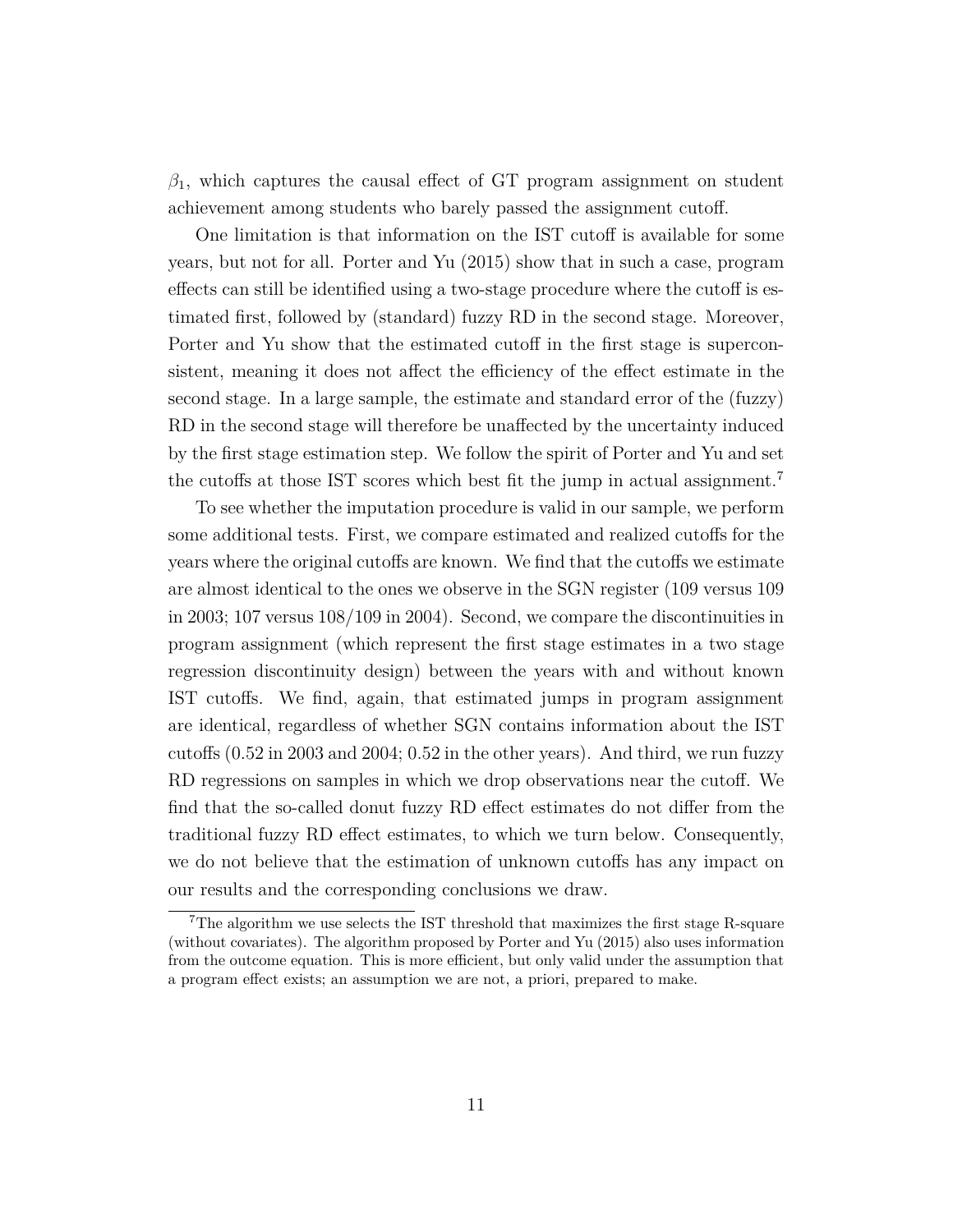#### **3.3 RD graphs**

To illustrate the working of our fuzzy RD setup, we follow common practice and show graphs in which we plot GT program admission, GT pre-treatment cognitive and non-cognitive test scores, and post-treatment GPAs in languages, math, and other subjects, against normalized IST test scores. Discontinuities observed at the IST threshold in GT program admission and GPAs, but not in pre-treatment test scores, would imply that any positive (or negative) GT program effect can be interpreted in a causal way.

Figure 1 shows the relationship between GT assignment and normalized IST scores for all the students in our sample. Each point represents the share of GT assigned students for bin-widths of 4 test score points. Each line represents fitted values of the regression result of equation (1) for different polynomial functions of  $f(x)$ .<sup>8</sup> It is clear from the figure that students with test scores just above the IST cutoff are much more likely to be assigned to GT education than those who score just below. In fact, the jump we see in GT program assignment is quite large, about 50 percent-points, and hardly changes when we narrow the sample to those students around the GT admission threshold, or look at more or less restrictive functional forms of equation (1), as discussed above. Also, the share above the cutoff is substantial, roughly 25 percent, so there seem to be a sufficient number of students on both sides of the cutoff score (Matthews et al., 2012). Both features suggest the current design has power to detect meaningful effects, without suffering from weak instrument problems.

The graphical illustration of the first stage specifications is supported by the results in Table 2. Our baseline specification, presented in column 1 shows a first stage of 0.53 (s.e. 0.03), which is highly significant and relevant (Fstat=259.2). Removing the control variables does not change anything (column 2), while restricting the function to a linear shape (column 3) gives a slightly larger jump. This latter specification does not seem to fit the data as well as the other specifications, however, that are presented in columns 4

<sup>8</sup>Throughout, we do not show the quadratic split specification (iv) in the graphs to prevent clutter.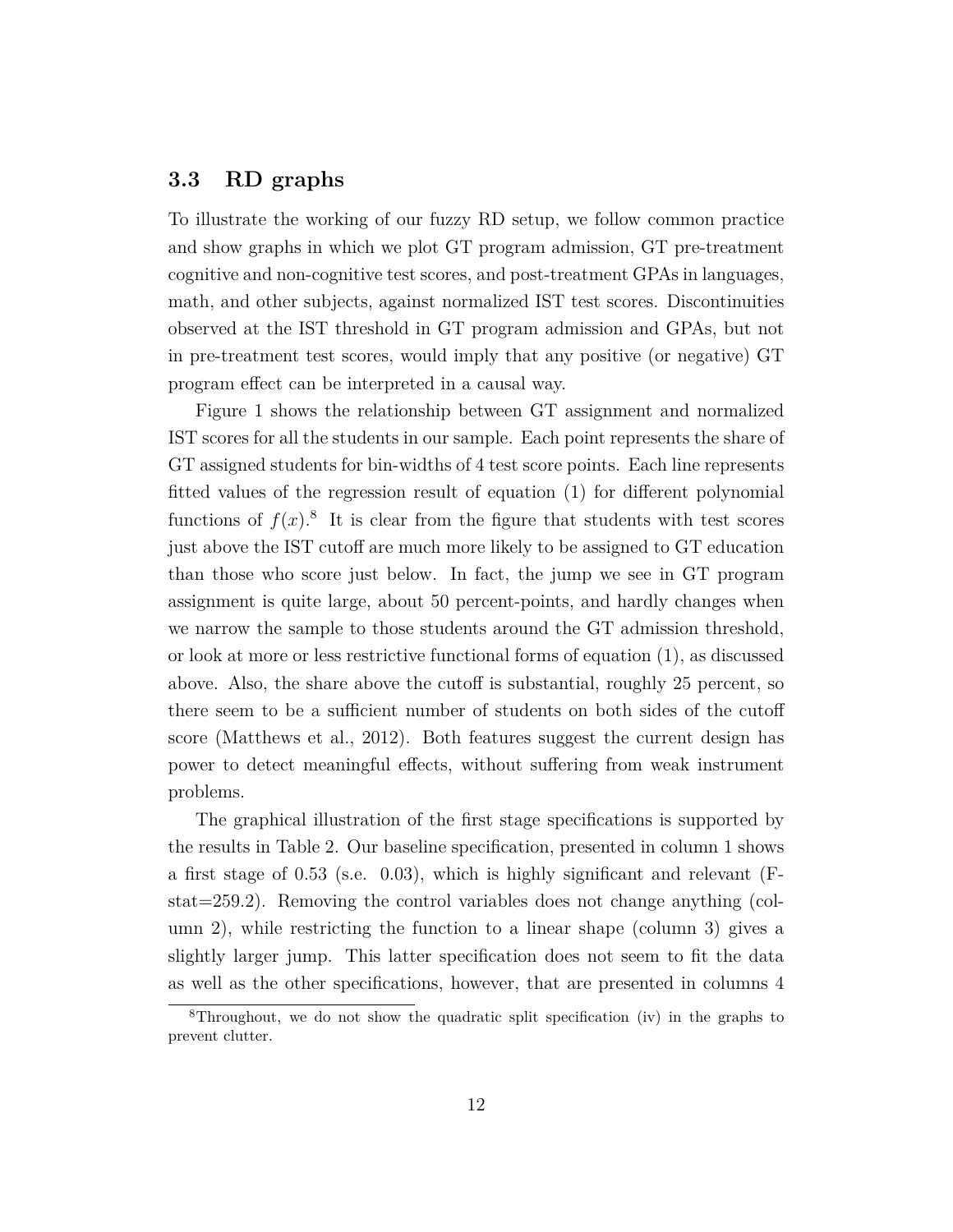

**Figure 1.** Fuzzy RD first stage effect

*Note:* The top panel shows fitted values from various parametric first stage regressions of GT program assignment on normalized IST, without covariates. The bottom panel shows the distribution of normalized IST scores. The eligibility cutoff in this picture is normalized to 0.

- 7. All first stage coefficients are close to 0.53, albeit with different degrees of precision. We choose the quadratic function as our baseline specification because it seems to have an appropriate level of flexibility, while preserving power.

Figure 1 also shows the distribution of the normalized IST scores. In a traditional fuzzy RD analysis visible bunching just behind the eligibility cutoff is a potential sign of manipulation of the running variable, which can be a major problem in evaluating gifted policy (Bui et al., 2014; Card and Giuliano, 2014). In our setting, however, manipulation is unlikely given that the IST test is administered by an external organization (CBO) that does not know what cutoff the school will use in a given year, nor do the tested pupils know. Indeed,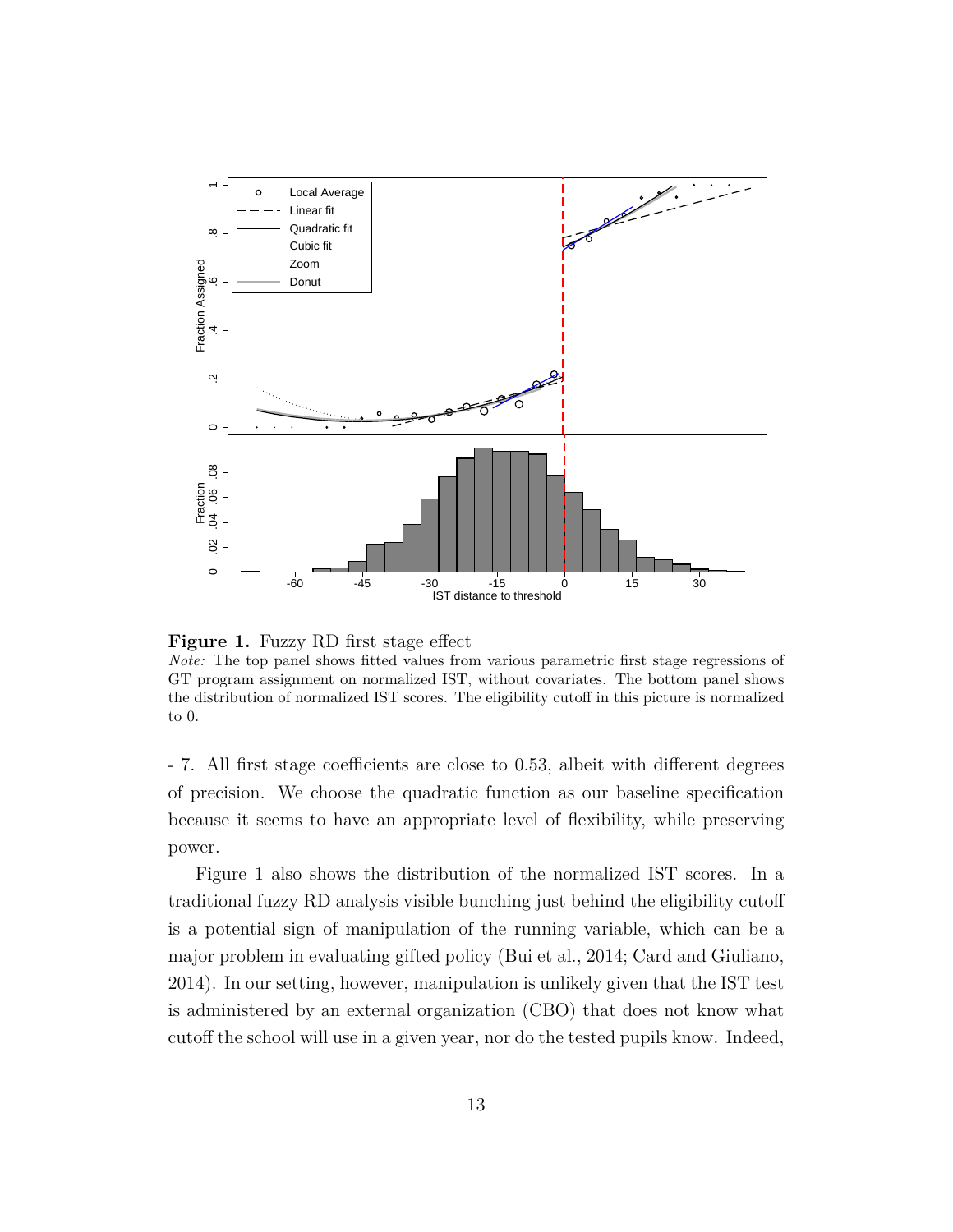|                                                                                                                                                                                                                                                                                                                                                                                                                                                                                                                                                                                                                                                                                                                                                                                                                                        |                       |                          |                        | $\operatorname{GT}$ program status   |                       |                       |                       |              | Balancing                   |                                    |              |
|----------------------------------------------------------------------------------------------------------------------------------------------------------------------------------------------------------------------------------------------------------------------------------------------------------------------------------------------------------------------------------------------------------------------------------------------------------------------------------------------------------------------------------------------------------------------------------------------------------------------------------------------------------------------------------------------------------------------------------------------------------------------------------------------------------------------------------------|-----------------------|--------------------------|------------------------|--------------------------------------|-----------------------|-----------------------|-----------------------|--------------|-----------------------------|------------------------------------|--------------|
|                                                                                                                                                                                                                                                                                                                                                                                                                                                                                                                                                                                                                                                                                                                                                                                                                                        | $\overline{1}$        | $\widehat{\mathfrak{D}}$ | $\widehat{\mathbb{C}}$ | $(\pm)$                              | $\widetilde{E}$       | $\widehat{\circ}$     | $(\mathcal{I})$       | $\circledS$  | $\odot$                     | $\left(10\right)$                  | (11)         |
|                                                                                                                                                                                                                                                                                                                                                                                                                                                                                                                                                                                                                                                                                                                                                                                                                                        | Quadratic<br>Baseline | No controls              | Linear                 | Cubic                                | Quadratic<br>Split    | Zoom                  | Donut                 | Male         | Age                         | FES                                | CITO         |
| N                                                                                                                                                                                                                                                                                                                                                                                                                                                                                                                                                                                                                                                                                                                                                                                                                                      | $(0.03)$ ***<br>0.53  | $(0.03)$ ***<br>0.53     | 0.58                   | $(0.03)****$<br>$(0.03)****$<br>0.52 | 0.50                  | $(0.04)$ ***<br>0.49  | $(0.04)$ ***<br>0.55  | $-0.03$      | $-0.02$                     | $(0.04)$ $(0.08)$ $(0.05)$<br>0.07 | 0.09         |
| Controls<br>Cohort<br><b>LST</b>                                                                                                                                                                                                                                                                                                                                                                                                                                                                                                                                                                                                                                                                                                                                                                                                       |                       |                          |                        |                                      |                       |                       |                       |              |                             |                                    |              |
| sd(y)<br>$p$ -val                                                                                                                                                                                                                                                                                                                                                                                                                                                                                                                                                                                                                                                                                                                                                                                                                      | 0.000                 | 0.000                    | 0.000<br>0.43<br>0.25  | 0.000                                | 0.000                 | 0.000<br>0.48<br>0.36 | 0.000<br>0.41<br>0.21 | 0.54<br>0.50 | 0.37<br>0.48<br>12.16       | 0.00<br>0.00                       | 0.00<br>0.87 |
| $F-stat$<br>$R^2$                                                                                                                                                                                                                                                                                                                                                                                                                                                                                                                                                                                                                                                                                                                                                                                                                      | 259.2<br>3127<br>0.49 | 267.2<br>3127<br>0.49    | 456.7<br>3127<br>0.49  | 248.5<br>3127<br>0.49                | 155.6<br>3127<br>0.49 | 146.2<br>1707<br>0.44 | 196.7<br>2649<br>0.50 | 3127<br>0.02 | $0.04$ 0.01<br>4.26<br>3127 | 3127                               | 3127<br>0.09 |
| (3), cubically (4), quadratically on both sides (5), linear on both sides zoomed into $\pm 16$ normalized IST range (6), or quadratically<br>Note: Columns 1 - 7 present regressions of GT program status on Z, controlling for normalized IST either quadratically $(1,2)$ , linearly<br>FES and CITO respectively, on $Z$ and a quadratic function of normalized IST. Cohort dummies are always included. Class clustered<br>with $\pm 4$ normalized IST range removed (7). Columns 8 - 11 present separate regressions of the controls age, gender, and (standardized)<br>(robust) standard errors in parentheses in columns $1 - 7 (8 - 11)$ . */**/** denote significance at a $10/5/1$ percent confidence level.<br>The reported p-value in columns $1 - 7$ (8 - 11) comes from an F-test testing the (joint) significance of Z. |                       |                          |                        |                                      |                       |                       |                       |              |                             |                                    |              |

| CO CO CO CO CO<br>)<br>ׇ֘֝֬֕      |
|-----------------------------------|
| $\frac{1}{2}$                     |
| İ                                 |
| נ<br>ב<br>ŗ,                      |
|                                   |
| ï<br>)<br>2<br>2<br>$\frac{1}{2}$ |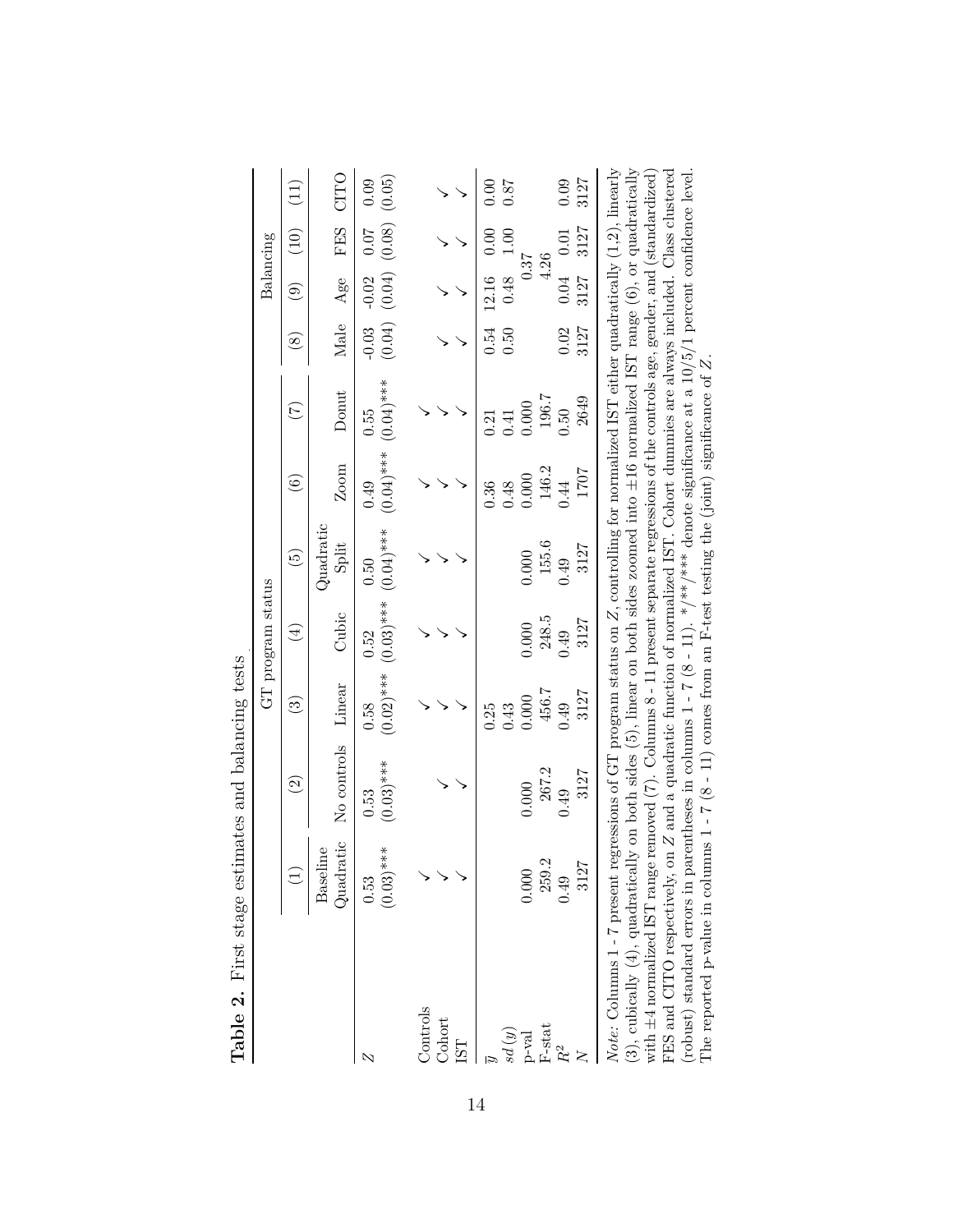

**Figure 2.** No discontinuities in predictors FES and CITO *Note:* The left and right panels show fitted values from various parametric regressions of (standardized) outcome predictors FES and CITO respectively on normalized IST, without covariates. The eligibility cutoff in this picture is 0.

if we look at the distribution of IST scores, there is no indication of bunching at any position in the distribution, let alone the cutoffs. A McCrary (2008) test confirms that there is no statistically discernible manipulation around the eligibility cutoff (log-difference  $= -0.09$ , p-value  $= 0.447$ ).

We might still worry, though, that the threshold is endogenously set for some years, which would threaten the research design. Therefore, we present Figure 2 to show that there is no apparent jump in covariates FES and CITO, the two strongest predictors of outcomes that we have. In addition, Table 2 shows some additional balancing tests with respect to age and gender (columns 8 - 11). Combined, these tests suggest that the school sets the cutoff more or less independent of students' observable characteristics (p-value=0.37).

#### **4 Main results**

The objective of the fuzzy regression discontinuity analysis is to estimate a local average treatment effect (LATE) that differentiates students who enroll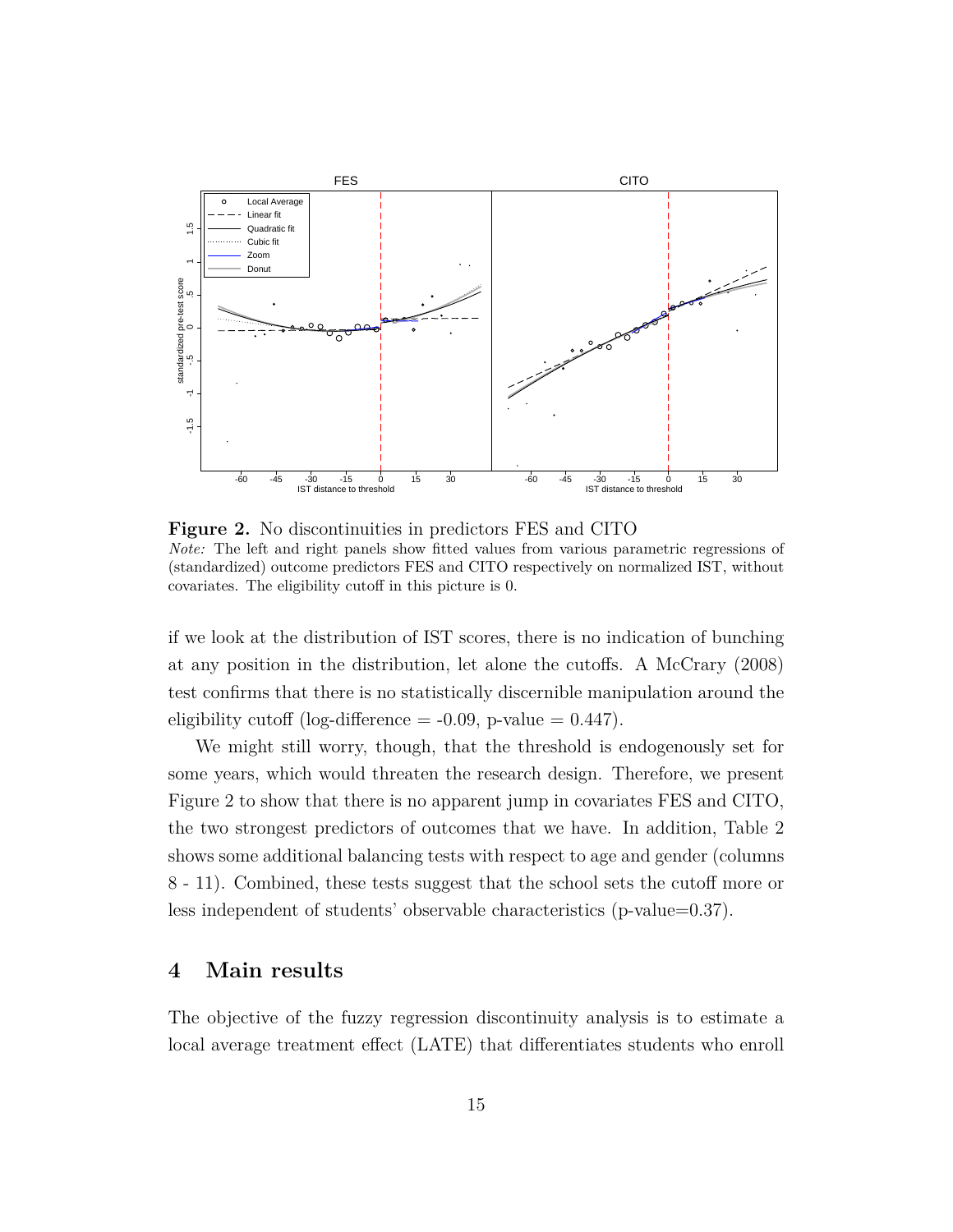

**Figure 3.** Reduced form effects for math, language, and other subjects *Note:* The left, middle, and right panels show fitted values from various parametric regressions of (standardized) GPA for math, language, and other subjects respectively on normalized IST, without covariates. The eligibility cutoff in this picture is 0.

in GT from students who do not, but are otherwise equivalent. In this section we will consider basic outcomes such as GPAs in math, language, and other school subjects, subject choices in grades 5-6, and a split by gender. Finally, for the older cohorts, we also look at field of study choices in university and the associated (starting) salary. In section 5 we consider potential mechanisms that may have led to these effects.

#### **4.1 Results in academic secondary education**

Figure 3 shows the reduced-form relationships between IST and test scores in math, language, and other subjects, averaged over grades 2 to 6. The graphs plot the local average outcomes for each IST-bin, and the fitted relationship from various (local) regression specifications discussed in Section 3.2. There is a steadily upward-sloping relationship between IST and test scores, with clear discontinuities at the entry thresholds for the GT program that are suggestive of positive program effects on student achievement.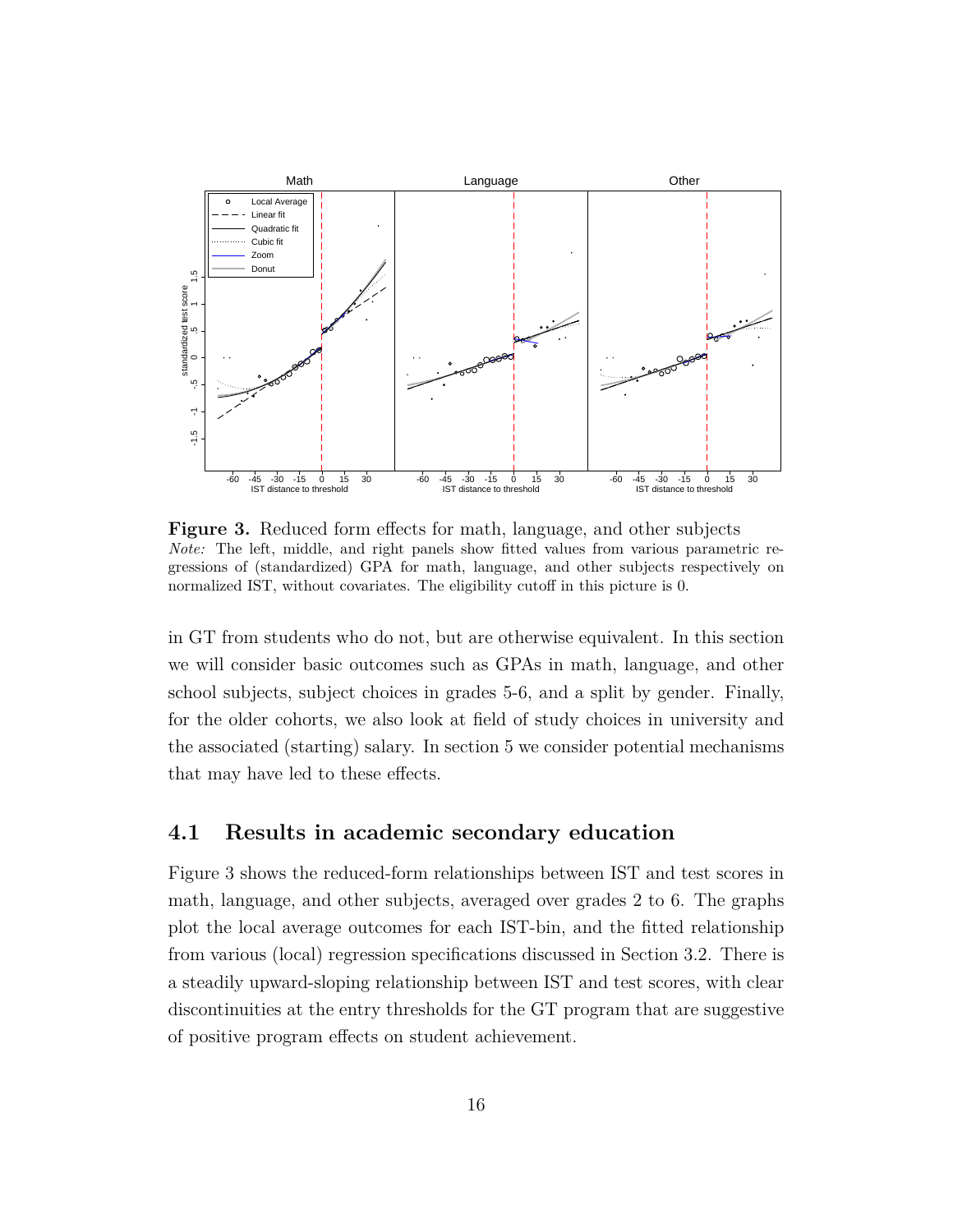Table 3 contains fuzzy RD estimates of the GT program impact on a variety of academic outcomes for our baseline specification. The first two columns are meant to show that there is no sample selection with respect to a tested student being matched to his administrative record or having retained a class. The insignificant differences we find mean that the other estimates presented in columns 3 to 8 can arguably be interpreted in a causal way, and do not reflect selection.

We find that students do better in math, language, and other subjects once they are assigned to the GT program. The estimated effects show that GT program participation raises cumulative grade point averages in math, language, and other subjects with 0.38SD (s.e. 0.14), 0.30SD (s.e. 0.14), and 0.44SD (s.e. 0.15), respectively. Overall, these program effects are substantial and comparable to what Card and Giuliano (2014) find for high achievers, but not for gifted students. One possible explanation for this is that the gifted students in our study are comparable in that they were high achievers too (recall that SGN only admits students with high CITO scores).

In the last two years of academic secondary school, most gifted students stop participating in projects. Instead, they may opt for a more challenging curriculum. In columns 6 to 8 we look at student's subject choices. The GT program does not necessarily lead to a larger number of exam subjects (#sub); the GT program effect estimate in column (6) is positive but does not enter significantly. The GT program does, however, affect the way in which students compose their curriculum in their final years of school. We find that the curriculum of GT students contains more science related exam subjects; the estimates indicate that number of science subjects increases by 0.76 (column 7, s.e. 0.27), and the likelihood that a student chooses advanced math increases by 0.18 (column 8, s.e. 0.08). These results together suggest that the GT program has increased academic performance across the board: students obtain higher grades in all subjects, and choose subjects with higher levels of abstraction. Note that the control variables are all significant predictors of outcomes, most notably the CITO test scores. Balance with respect to these variables, therefore, strengthens the credibility of the design.

Table 4 reports the estimates of the impact of the GT program for boys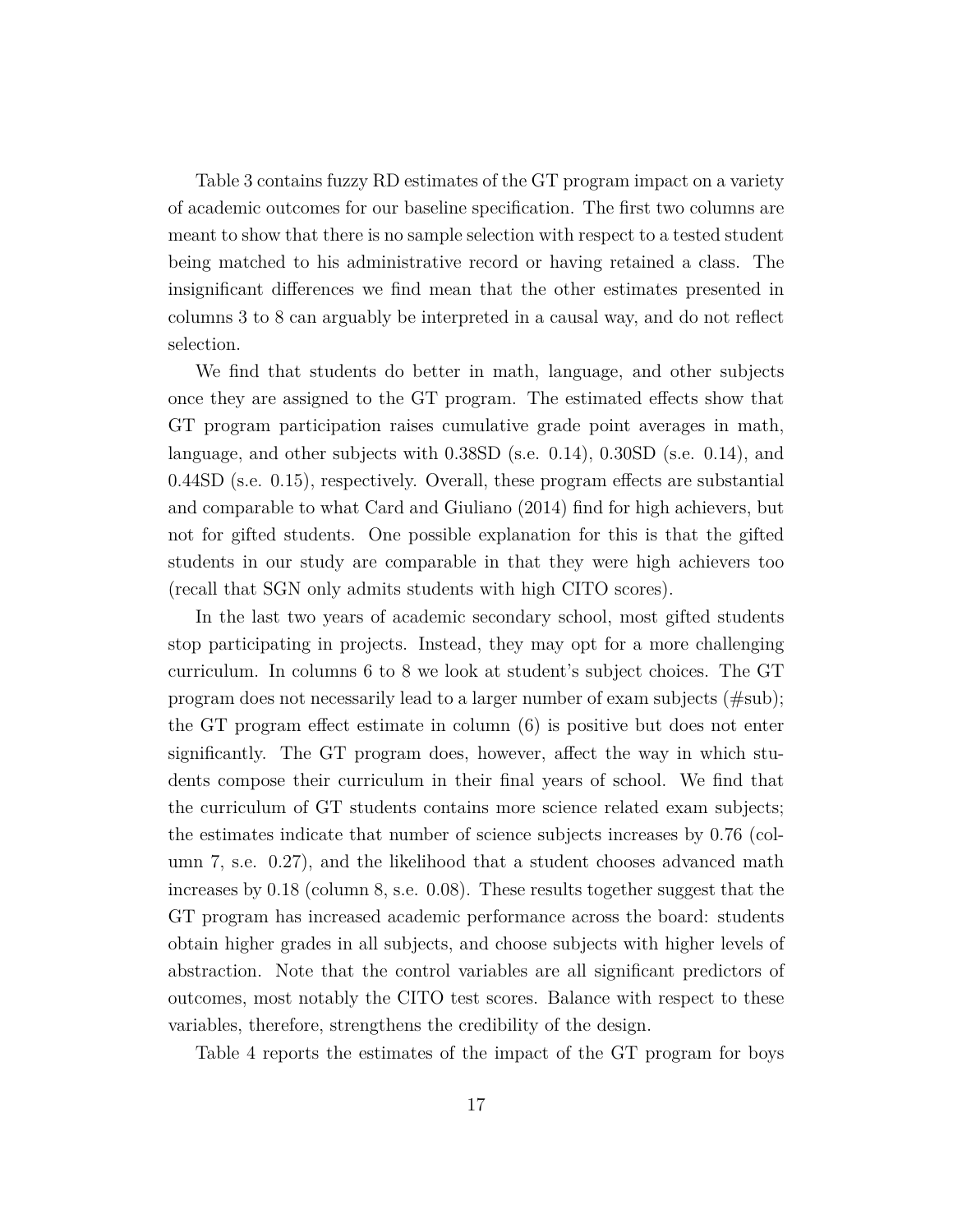| Table 3.                                                                                                                                                                                                                                                                                                                                                                                                                                                                         | Estimated effect                               | ts of the GT program on academic secondary school outcomes                                     |                                                |                                                |                                                  |                                                     |                                                |                                                                                                            |
|----------------------------------------------------------------------------------------------------------------------------------------------------------------------------------------------------------------------------------------------------------------------------------------------------------------------------------------------------------------------------------------------------------------------------------------------------------------------------------|------------------------------------------------|------------------------------------------------------------------------------------------------|------------------------------------------------|------------------------------------------------|--------------------------------------------------|-----------------------------------------------------|------------------------------------------------|------------------------------------------------------------------------------------------------------------|
|                                                                                                                                                                                                                                                                                                                                                                                                                                                                                  |                                                | Sample selection                                                                               |                                                | GPA                                            |                                                  |                                                     | $\mathbf{I}$<br>LQ<br>Grades                   | $\circ$                                                                                                    |
|                                                                                                                                                                                                                                                                                                                                                                                                                                                                                  | $\bigoplus$                                    | $\widehat{\mathfrak{D}}$                                                                       | $\widehat{\mathbb{G}}$                         | $\bigoplus$                                    | $\widetilde{5}$                                  | $\widehat{\odot}$                                   | E                                              | $\circledast$                                                                                              |
|                                                                                                                                                                                                                                                                                                                                                                                                                                                                                  | Matched                                        | Retention                                                                                      | Math                                           | Language                                       | Other                                            | #sub                                                | #sc                                            | Adv. Math                                                                                                  |
| $GT$ program                                                                                                                                                                                                                                                                                                                                                                                                                                                                     | (0.02)<br>$-0.01$                              | (0.05)<br>$-0.06$                                                                              | $(0.14)$ ***<br>0.38                           | $(0.14)$ **<br>0.30                            | $(0.15)$ ***<br>0.44                             | (0.24)<br>0.22                                      | $(0.27)$ ***<br>0.76                           | $(0.08)$ **<br>0.18                                                                                        |
| $\label{eq:1} Make$                                                                                                                                                                                                                                                                                                                                                                                                                                                              | (0.01)<br>$-0.01$                              | $(0.02)$ ***<br>$0.10\,$                                                                       | (0.03)<br>0.02                                 | $(0.04)$ ***<br>$-0.44$                        | $(0.04)$ ***<br>$-0.35$                          | $(0.08)$ ***<br>$-0.25$                             | $(0.09)$ ***<br>$0.56\,$                       | $(0.03)$ ***<br>$0.20\,$                                                                                   |
| Age                                                                                                                                                                                                                                                                                                                                                                                                                                                                              | (0.00)<br>$-0.00$                              | 0.02<br>$-0.02$                                                                                | $(0.03)$ ***<br>$-0.09$                        | $(0.03)*$<br>$-0.06$                           | (0.03)<br>0.01                                   | $-0.08$<br>$-0.11$                                  | $(0.08)$ ***<br>$-0.30$                        | $(0.02)$ ***<br>$-0.08$                                                                                    |
| $std$ $FES$                                                                                                                                                                                                                                                                                                                                                                                                                                                                      | (0.00)<br>0.00                                 | (0.01)<br>$-0.00$                                                                              | $(0.02)$ **<br>0.04                            | $(0.02)$ ***<br>0.04                           | $(0.01)$ ***<br>$0.06\,$                         | (0.04)<br>0.04                                      | $(0.04)$ **<br>0.10                            | 0.02<br>$-0.01$                                                                                            |
| oLLO pis                                                                                                                                                                                                                                                                                                                                                                                                                                                                         | $(0.01)$ ***<br>0.02                           | $(0.01)$ ***<br>0.11                                                                           | $(0.02)$ ***<br>0.19                           | $(0.02)$ ***<br>0.28                           | $(0.02)$ ***<br>0.24                             | $(***(90.06)$<br>0.17                               | $(0.05)$ **<br>0.13                            | $(0.01)$ ***<br>0.04                                                                                       |
| $Quadratic$ IST<br>Cohort                                                                                                                                                                                                                                                                                                                                                                                                                                                        |                                                |                                                                                                |                                                |                                                |                                                  |                                                     |                                                |                                                                                                            |
| age, FES, CITO, cohort (dummies), and a quadratic function of normalized IST are included. Class clustered standard errors in<br>parenthesis. */**/*** denote significance at a $10/5/1$ percent confidence level. The reported p-value comes from a t-test of the GT<br>program coefficient. The FS F-stat is the first stage F-statistic testing the significance of $Z$ .<br>Note: Each column represents<br>FS F-stat<br>$p$ -value<br>sd(y)<br>$\ensuremath{R^2}$<br>$\geq$ | 259.2<br>3127<br>0.549<br>0.06<br>0.98<br>0.15 | an instrumental variable regression where GT<br>262.4<br>3056<br>0.244<br>0.09<br>0.28<br>0.44 | 262.4<br>3056<br>0.007<br>1.00<br>0.21<br>0.00 | 262.4<br>3056<br>0.040<br>0.16<br>0.00<br>1.00 | 262.4<br>3056<br>0.004<br>0.15<br>$1.00$<br>0.00 | 133.2<br>1771<br>0.348<br>0.02<br>$1.56\,$<br>12.60 | 133.2<br>1771<br>0.005<br>0.10<br>1.65<br>2.53 | status is instrumented by $Z$ , and controls for gender,<br>133.2<br>1771<br>0.017<br>0.12<br>0.48<br>0.63 |

| j                                                                                                                                                                                                                              |
|--------------------------------------------------------------------------------------------------------------------------------------------------------------------------------------------------------------------------------|
|                                                                                                                                                                                                                                |
|                                                                                                                                                                                                                                |
| straining to the company of the company of the company of the company of the company of the company of the company of the company of the company of the company of the company of the company of the company of the company of |
| etimated etter it the Lil proman on academic secondary school outcom                                                                                                                                                           |
|                                                                                                                                                                                                                                |
| $\sum_{i=1}^{n}$<br>)                                                                                                                                                                                                          |
| ا<br>ح                                                                                                                                                                                                                         |
|                                                                                                                                                                                                                                |
| )<br>)<br>)<br>                                                                                                                                                                                                                |
| sarringer .c. c.<br>İ<br>$\overline{a}$                                                                                                                                                                                        |
| $F_{ab}$ <sub>2</sub><br>$\frac{1}{2}$                                                                                                                                                                                         |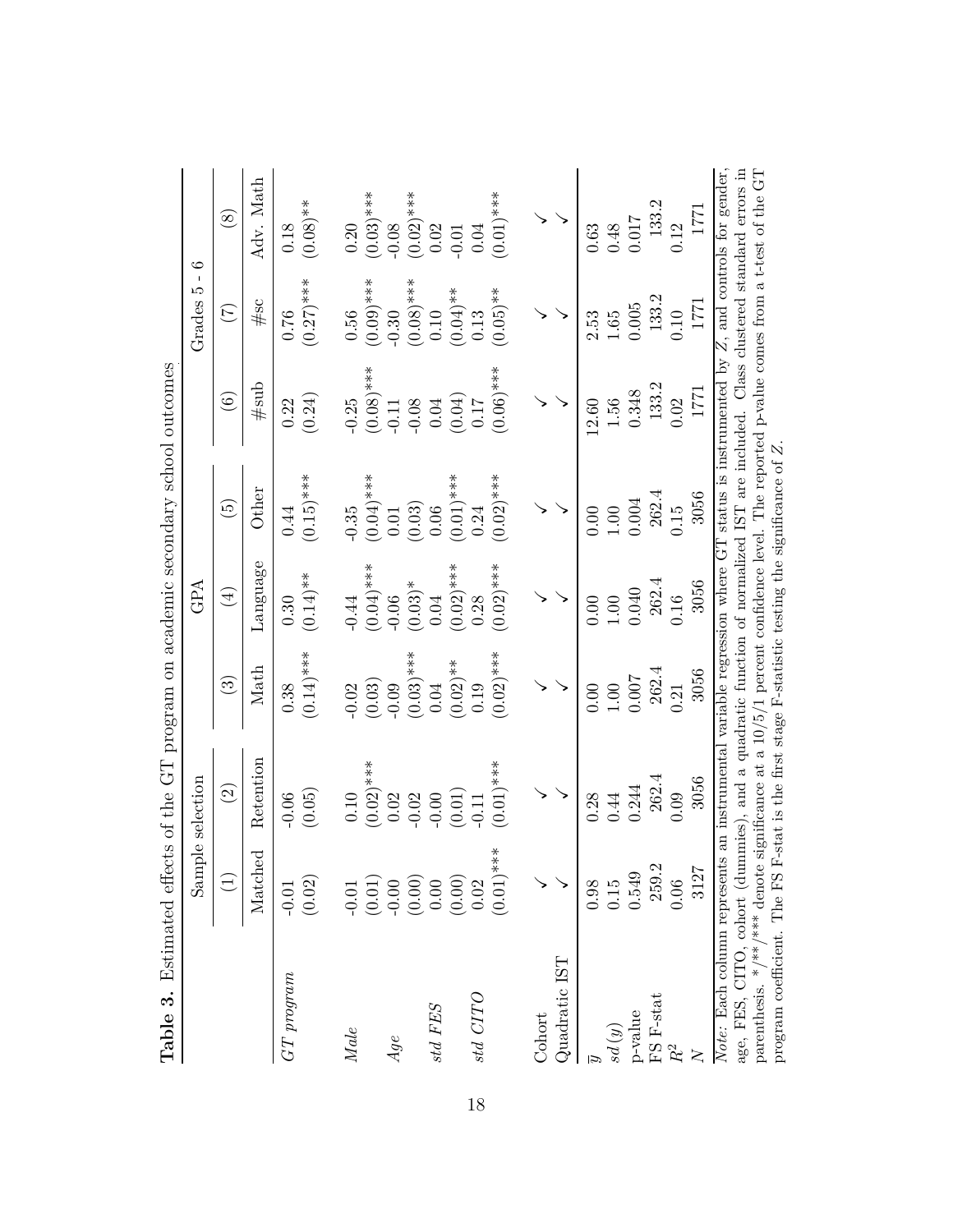and girls separately. Although this sample split comes at the cost of precision, two interesting patterns emerge. First, we find traditional gender differences in GPA gains. If we look at columns 3 to 5, it seems that the positive program effects for math are mostly driven by boys (0.53SD, s.e. 0.18), while the positive program effects for language are mostly driven by girls (0.36SD, s.e. 0.20). The program effects we find for other subjects are most comparable to the positive program effects we find for math for boys and language for girls, probably reflecting traditional gender differences in school curriculum, with more science-related subjects for boys and language-related fields for girls. Second, we find that the program encourages girls to opt for a more math and science intensive curriculum. If we look at columns 7 and 8, we see that the program effects on subject choice mostly come from girls who take significantly more math and science subjects.

#### **4.2 Results in university**

In Table 5 we test whether the positive program effects are longer lasting and carry over to student choices in university. In column 1 we find there is no selectivity with respect to the records that we were able to match to the university registry (87 percent). It further implies that the decision to enroll in university is not affected by GT education. In column 2 we turn to field of study and find that the inclination to choose a science field increases with 14 percent-points, which is not statistically significant but nonetheless consistent with the more abstract subject choices students make in high school in grades 5 and 6. In column 3 we show results for switching fields in the first year. If gifted students make more informed field of study choices because they had more opportunities to learn different topics and visit university, we expect less switching among gifted students. This is not what we see, at least not for boys. Perhaps they find it difficult to commit to one particular field of study. Most interestingly, in column 4 we find that the GT program increases expected wages by 9 percent (s.e 0.04). The exact mechanism behind this result can be found in Table A2 on page 32. There, we show that boys are less likely to choose the least rewarding field of study (Arts and Behavioral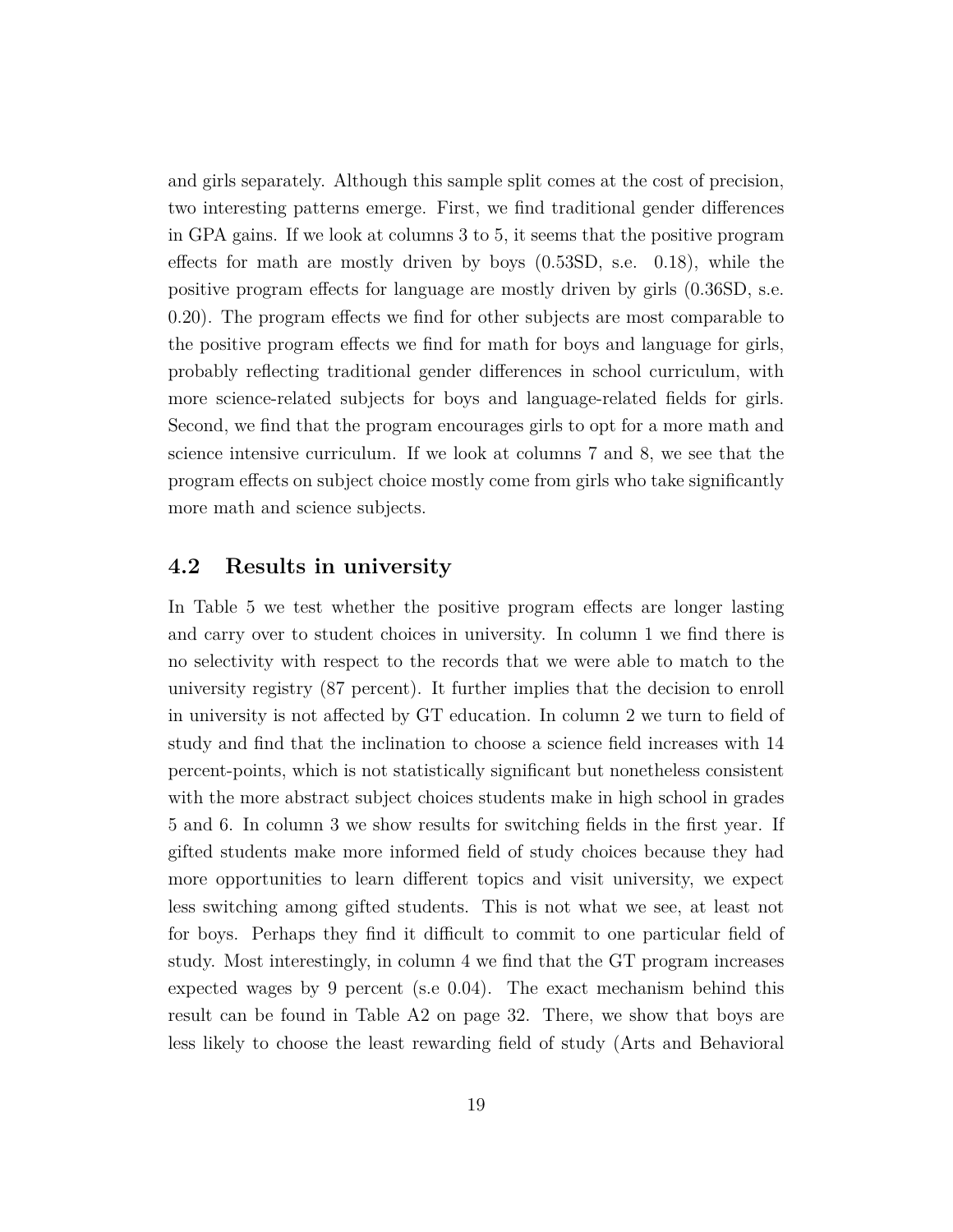|                                                                                                                                                                                                                                                             |         | Sample selection                                                                                       |              | GPA         |                          |           | Grades $5 - 6$  |               |
|-------------------------------------------------------------------------------------------------------------------------------------------------------------------------------------------------------------------------------------------------------------|---------|--------------------------------------------------------------------------------------------------------|--------------|-------------|--------------------------|-----------|-----------------|---------------|
|                                                                                                                                                                                                                                                             | Ξ       | $\widehat{\Omega}$                                                                                     | ల            | $(\pm)$     | $\widetilde{\mathbb{G}}$ | $\hat{e}$ | $(\mathcal{I})$ | $\circledast$ |
|                                                                                                                                                                                                                                                             | Matched | Retention                                                                                              | $\rm Mat$    | Language    | Other                    | #sub      | #sc             | Adv.Math      |
| Baseline $(N = 3127)$                                                                                                                                                                                                                                       |         |                                                                                                        |              |             |                          |           |                 |               |
| $GT$ program                                                                                                                                                                                                                                                | $-0.01$ | $-0.06$                                                                                                | 0.38         | 0.30        | 0.44                     | 0.22      | 0.76            | 0.18          |
|                                                                                                                                                                                                                                                             | (0.02)  | (0.05)                                                                                                 | $(0.14)$ *** | $(0.14)$ ** | $(0.15)$ ***             | (0.24)    | $(0.27)$ ***    | $(0.08)$ **   |
| Female $(N = 1434)$                                                                                                                                                                                                                                         |         |                                                                                                        |              |             |                          |           |                 |               |
| $G{\cal T}$ program                                                                                                                                                                                                                                         | 0.02    | $-0.05$                                                                                                | 0.23         | 0.36        | 0.35                     | 0.39      | 1.15            | 0.24          |
|                                                                                                                                                                                                                                                             | (0.02)  | (0.07)                                                                                                 | (0.21)       | $(0.20)*$   | $(0.21)$ <sup>*</sup>    | (0.42)    | $(0.41)$ ***    | $(0.12)^{*}$  |
| Male $(N = 1693)$                                                                                                                                                                                                                                           |         |                                                                                                        |              |             |                          |           |                 |               |
| $GT\ program$                                                                                                                                                                                                                                               | 0.04    | $-0.10$                                                                                                | 0.53         | 0.28        | 0.53                     | 0.05      | 0.50            | 0.16          |
|                                                                                                                                                                                                                                                             | 0.03    | (0.08)                                                                                                 | $(0.18)$ *** | (0.19)      | $(0.19)$ ***             | (0.30)    | (0.38)          | (0.10)        |
| for gender, age, FES, CITO, cohort (dummies), and a quadratic function of normalized IST are included. Class clustered standard<br>errors in parenthesis. */**/*** denote significance at a $10/5/1$ percent confidence level.<br>Note: Each estimate comes |         | from a separate instrumental variable regression where GT status is instrumented by $Z$ , and controls |              |             |                          |           |                 |               |

|                   | $\frac{1}{2}$                                                                                                                                                                                                                  |  |
|-------------------|--------------------------------------------------------------------------------------------------------------------------------------------------------------------------------------------------------------------------------|--|
|                   |                                                                                                                                                                                                                                |  |
|                   |                                                                                                                                                                                                                                |  |
|                   |                                                                                                                                                                                                                                |  |
|                   |                                                                                                                                                                                                                                |  |
|                   |                                                                                                                                                                                                                                |  |
|                   | ֧֧ׅ֧֧֧ׅ֧֧ׅ֧֧֧ׅ֧֧֧֧֧֧֛ׅ֧֛֚֚֚֚֚֚֚֚֚֚֚֚֚֚֚֚֚֚֚֚֚֚֚֚֚֚֚֚֚֚֚֚֝֝֝֓֝֬֜֓֝֬֜֓֝֓֝֬֜֝֬֝֬֝֬֝֬֜֜                                                                                                                                            |  |
|                   |                                                                                                                                                                                                                                |  |
|                   |                                                                                                                                                                                                                                |  |
|                   |                                                                                                                                                                                                                                |  |
|                   |                                                                                                                                                                                                                                |  |
|                   |                                                                                                                                                                                                                                |  |
|                   |                                                                                                                                                                                                                                |  |
|                   |                                                                                                                                                                                                                                |  |
|                   |                                                                                                                                                                                                                                |  |
|                   |                                                                                                                                                                                                                                |  |
|                   | )                                                                                                                                                                                                                              |  |
|                   | į                                                                                                                                                                                                                              |  |
|                   |                                                                                                                                                                                                                                |  |
|                   |                                                                                                                                                                                                                                |  |
|                   |                                                                                                                                                                                                                                |  |
|                   |                                                                                                                                                                                                                                |  |
|                   | j                                                                                                                                                                                                                              |  |
|                   |                                                                                                                                                                                                                                |  |
|                   |                                                                                                                                                                                                                                |  |
|                   |                                                                                                                                                                                                                                |  |
|                   | $\frac{1}{2}$                                                                                                                                                                                                                  |  |
|                   |                                                                                                                                                                                                                                |  |
|                   |                                                                                                                                                                                                                                |  |
|                   |                                                                                                                                                                                                                                |  |
|                   |                                                                                                                                                                                                                                |  |
|                   |                                                                                                                                                                                                                                |  |
|                   |                                                                                                                                                                                                                                |  |
|                   |                                                                                                                                                                                                                                |  |
|                   |                                                                                                                                                                                                                                |  |
|                   |                                                                                                                                                                                                                                |  |
|                   |                                                                                                                                                                                                                                |  |
|                   |                                                                                                                                                                                                                                |  |
|                   |                                                                                                                                                                                                                                |  |
|                   |                                                                                                                                                                                                                                |  |
|                   |                                                                                                                                                                                                                                |  |
|                   |                                                                                                                                                                                                                                |  |
|                   |                                                                                                                                                                                                                                |  |
|                   | e de la construction de la construction de la construction de la construction de la construction de la construction de la construction de la construction de la construction de la construction de la construction de la const |  |
|                   |                                                                                                                                                                                                                                |  |
|                   |                                                                                                                                                                                                                                |  |
|                   |                                                                                                                                                                                                                                |  |
|                   |                                                                                                                                                                                                                                |  |
|                   | ׇ֘֒                                                                                                                                                                                                                            |  |
|                   |                                                                                                                                                                                                                                |  |
|                   |                                                                                                                                                                                                                                |  |
|                   |                                                                                                                                                                                                                                |  |
|                   |                                                                                                                                                                                                                                |  |
| $\frac{1}{\zeta}$ | $\frac{1}{2}$<br>$\ddot{\phantom{0}}$                                                                                                                                                                                          |  |
|                   |                                                                                                                                                                                                                                |  |
|                   |                                                                                                                                                                                                                                |  |
|                   |                                                                                                                                                                                                                                |  |
|                   |                                                                                                                                                                                                                                |  |
|                   |                                                                                                                                                                                                                                |  |
|                   |                                                                                                                                                                                                                                |  |
|                   |                                                                                                                                                                                                                                |  |
|                   |                                                                                                                                                                                                                                |  |
|                   |                                                                                                                                                                                                                                |  |
|                   |                                                                                                                                                                                                                                |  |
|                   |                                                                                                                                                                                                                                |  |
|                   |                                                                                                                                                                                                                                |  |
|                   | j                                                                                                                                                                                                                              |  |
|                   |                                                                                                                                                                                                                                |  |
|                   |                                                                                                                                                                                                                                |  |
|                   |                                                                                                                                                                                                                                |  |
|                   |                                                                                                                                                                                                                                |  |
|                   |                                                                                                                                                                                                                                |  |
|                   |                                                                                                                                                                                                                                |  |
|                   |                                                                                                                                                                                                                                |  |
|                   |                                                                                                                                                                                                                                |  |
| j                 | i<br>District                                                                                                                                                                                                                  |  |
| l                 |                                                                                                                                                                                                                                |  |
|                   |                                                                                                                                                                                                                                |  |
|                   | Ì                                                                                                                                                                                                                              |  |
|                   | i                                                                                                                                                                                                                              |  |
|                   |                                                                                                                                                                                                                                |  |
|                   | J<br>١                                                                                                                                                                                                                         |  |
|                   |                                                                                                                                                                                                                                |  |
| $\overline{1}$    | ֧֧֧֧֧֧֧֧֧֧֧֧֧֛֛֧֧֧֧֧֧֛֛֧֧֧֧֧֧֧֧֧֛֛֛֛֛֛֚֚֚֚֚֝֟֜֝֬֝֬֝֬֝֓֝֬֝֬֝֬֝֬֝֬֝֬֝֬֜֝֬֓֝֬֝֬֝֬֓֝֬֝֬֝֬                                                                                                                                          |  |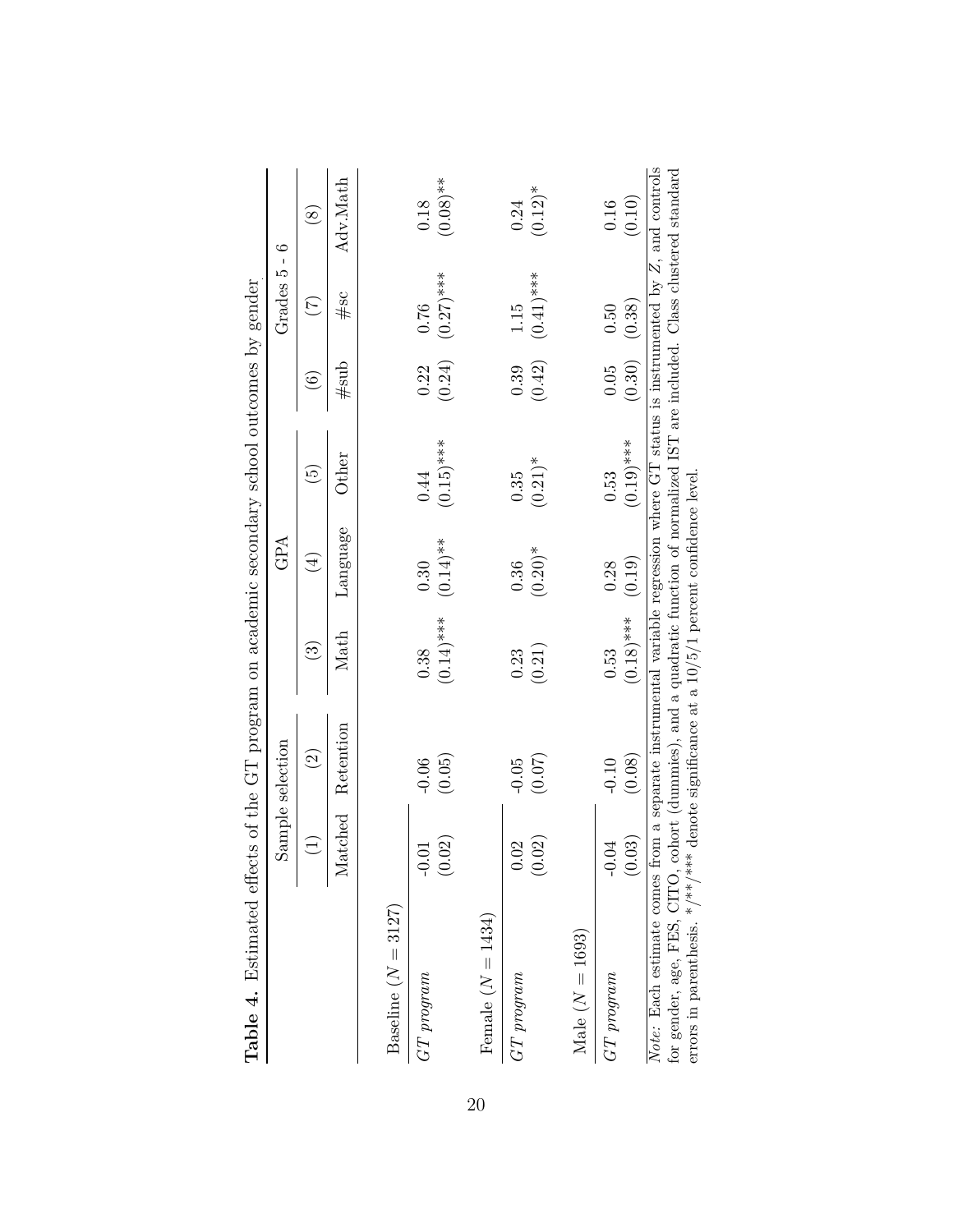|                       | Matched           | Sc. field      | FY switch           | log(w)              |
|-----------------------|-------------------|----------------|---------------------|---------------------|
|                       | (1)               | (2)            | $\left( 3\right)$   | (4)                 |
| Baseline $(N = 2438)$ |                   |                |                     |                     |
| $GT$ program          | $-0.02$<br>(0.06) | 0.14<br>(0.09) | 0.07<br>(0.05)      | 0.09<br>$(0.04)$ ** |
| Female $(N = 1135)$   |                   |                |                     |                     |
| $GT$ program          | 0.01<br>(0.06)    | 0.11<br>(0.09) | $-0.02$<br>(0.05)   | 0.06<br>(0.05)      |
| Male $(N = 1303)$     |                   |                |                     |                     |
| $GT$ program          | $-0.02$<br>(0.09) | 0.18<br>(0.14) | 0.17<br>$(0.08)$ ** | 0.12<br>$(0.05)$ ** |

**Table 5.** Estimated effects of the GT program on long term outcomes by gender

*Note:* Each estimate comes from a separate instrumental variable regression where GT status is instrumented by *Z*, and controls for gender, age, FES, CITO, cohort (dummies), and a quadratic function of normalized IST are included. Class clustered standard errors in parenthesis.  $*/**/***$  denote significance at a  $10/5/1$  percent confidence level.

sciences) whereas girls are more likely to choose the most rewarding field of study (Medicine and Healthcare). Hence, it seems that gifted students, once exposed to GT education, become more ambitious in their subject choice at university, at least from an expected wage perspective.

#### **5 Program use and mechanisms**

To better understand where GT program benefits come from, we conducted an online student survey. In this section we describe the survey, discuss program use, and analyze various channels that could potentially lead to a positive program impact.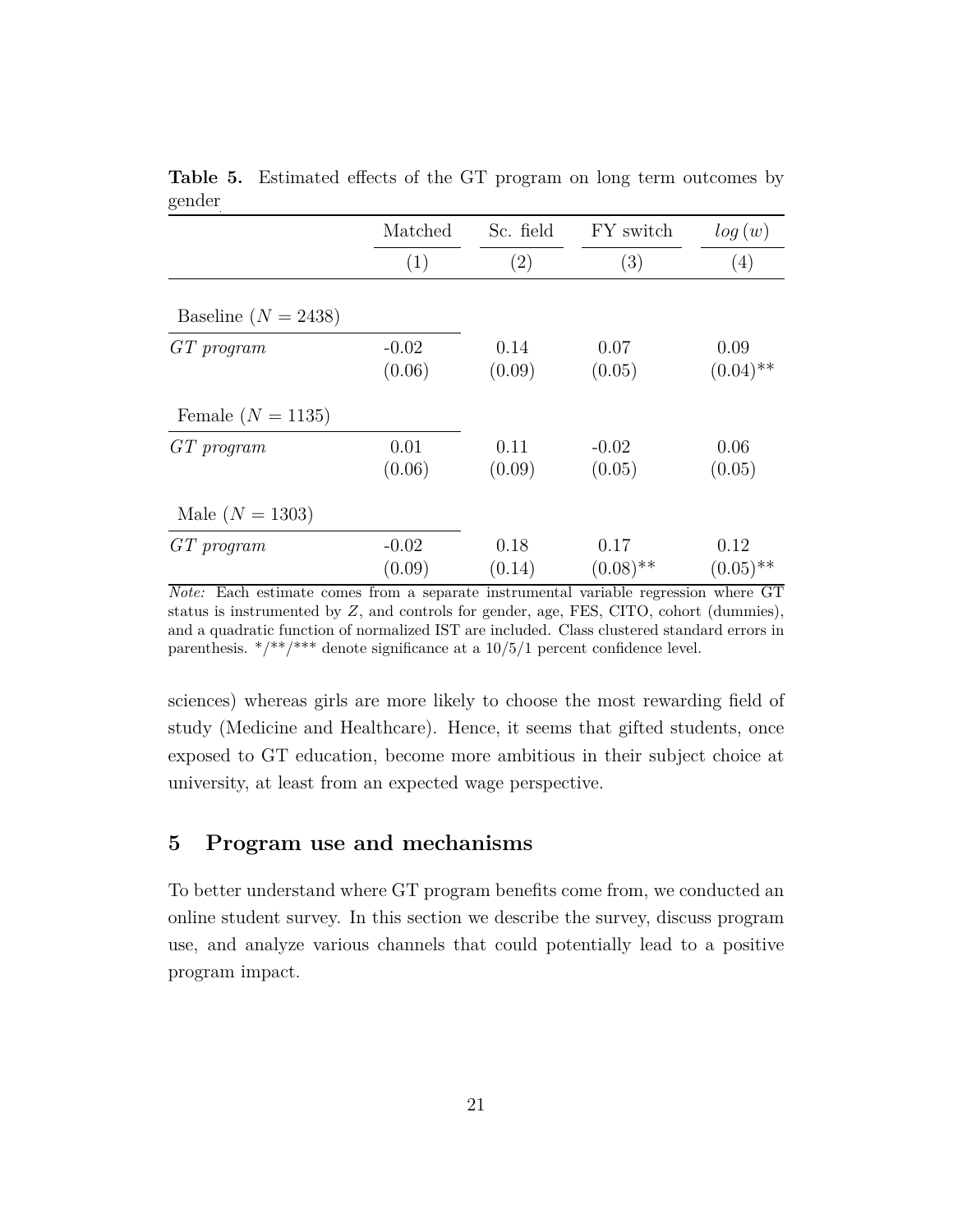|                                          | Female |      | Male |      |            |            |
|------------------------------------------|--------|------|------|------|------------|------------|
|                                          | Mean   | s.d. | Mean | s.d. | Difference | $p$ -value |
| <i>Program</i> use <sup>†</sup>          | 0.94   | 0.24 | 0.96 | 0.18 | 0.03       | 0.18       |
| Substituted hours                        | 3.41   | 1.81 | 3.62 | 2.15 | 0.21       | 0.61       |
| all to project time                      | 0.32   | 0.47 | 0.39 | 0.49 | 0.07       | 0.49       |
| almost all to project time               | 0.44   | 0.50 | 0.35 | 0.48 | $-0.09$    | 0.38       |
| regularly for other use                  | 0.24   | 0.43 | 0.26 | 0.44 | 0.02       | 0.81       |
| Substituted subject                      |        |      |      |      |            |            |
| Math                                     | 0.50   | 0.51 | 0.59 | 0.50 | 0.09       | 0.39       |
| Language                                 | 0.98   | 0.14 | 0.88 | 0.33 | $-0.10***$ | 0.00       |
| <i>Other</i>                             | 0.96   | 0.20 | 0.94 | 0.24 | $-0.02$    | 0.34       |
| Substituted subject, why?                |        |      |      |      |            |            |
| Easy                                     | 0.68   | 0.47 | 0.65 | 0.48 | $-0.02$    | 0.80       |
| Dislike                                  | 0.26   | 0.45 | 0.26 | 0.44 | $-0.01$    | 0.94       |
| <i>Other</i>                             | 0.06   | 0.24 | 0.09 | 0.29 | 0.03       | 0.56       |
| Substituted to project type <sup>†</sup> |        |      |      |      |            |            |
| Math                                     | 0.14   | 0.34 | 0.45 | 0.50 | $0.31***$  | 0.00       |
| Language                                 | 0.30   | 0.46 | 0.20 | 0.40 | $-0.10***$ | 0.01       |
| <i>Other</i>                             | 0.57   | 0.50 | 0.36 | 0.48 | $-0.21***$ | 0.00       |
| $\mathcal{N}$                            | 34     |      | 66   |      |            |            |

**Table 6.** Usage of the GT program

*Note:* Survey sample of assigned students, excluding 10 cases (9 percent) due to item nonresponse. All variables are binary except for *hours*, which runs from 0 to 12 hours per week. P-values from independent mean comparison t-tests.  $*/**/**$  denote significance at a  $10/5/1$  percent confidence level.  $\dagger$  Registry sample of 512 treated students from cohorts '98-'05.

#### **5.1 The online survey**

In May 2014, we conducted an online survey in which we asked current students at SGN questions about their behavior and attitudes regarding school. To enhance response, the survey was made smartphone compatible, leading to 452 responses of students from grades 3 to 6, of which 100 are GT participants. The total response rate was just below 50 percent (452/911) and, important for our purposes, not selective with respect to GT status at the margin (p-value  $= 0.73$ .

We asked several questions to gifted students concerning program use. Ta-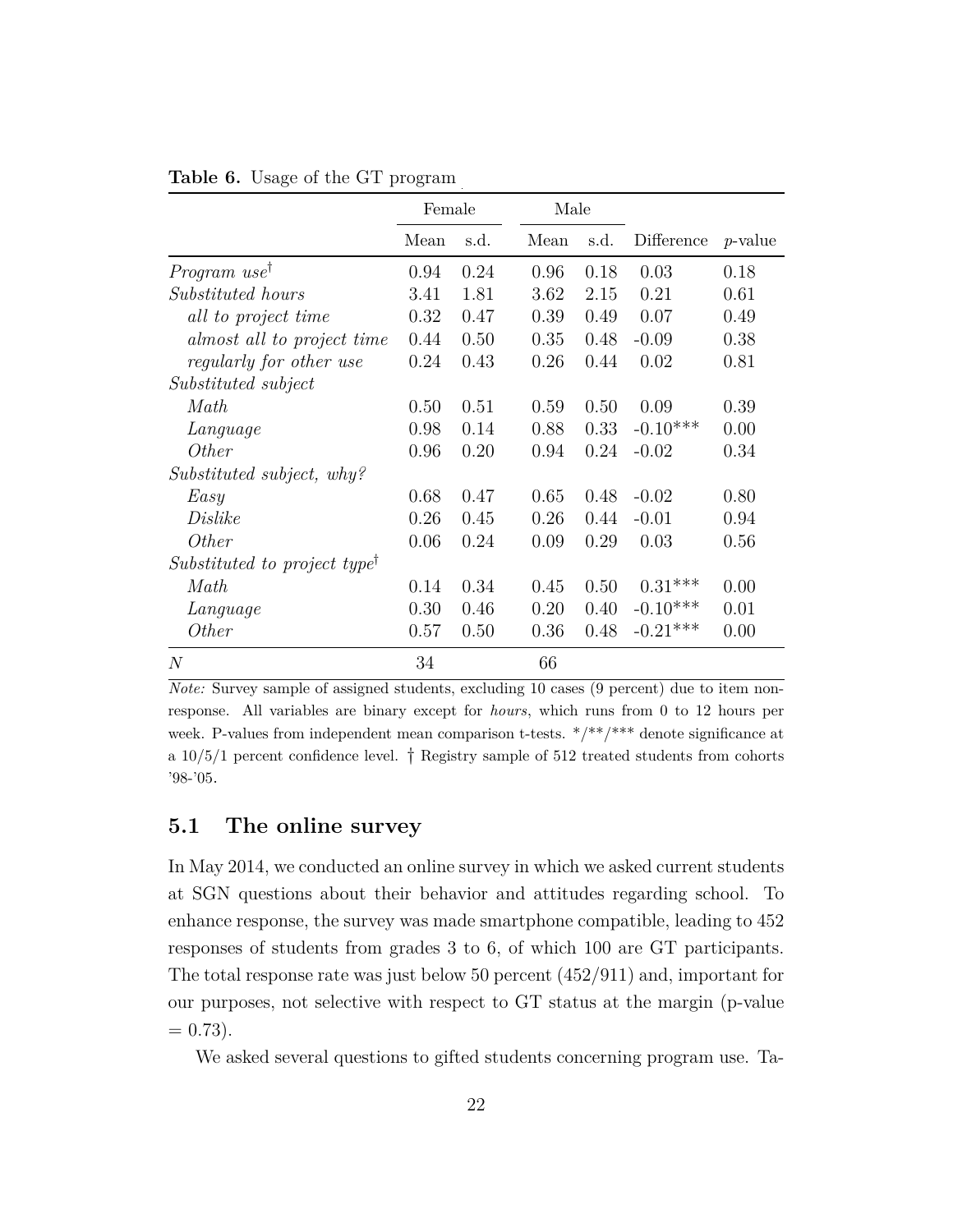ble 6 summarizes the answers (complemented with SGN register information on project type). We see that program participation rates are high. About 95 percent of all students assigned to the GT program actively participate and work on projects. We also see that GT students spend, on average, about 3.5 hours per week on their project. Girls more frequently skip language classes than boys, and the reverse holds for math. Most students (roughly 66 percent) report they skip classes they consider easy. When we look at project choice, we see that girls are more likely to choose language related projects, whereas boys more frequently choose math/science related projects.

We have also asked how students spend their project time. While most students report to devote all (37 percent), or almost all (38 percent), of their project time to the project, about 25 percent of the students indicate that they regularly use their project time for other purposes (homework, test preparation, or some form of leisure activity). Among all students that squander project time (including those who report to do this only once in a while), test preparation appears the primary reason for misuse (not reported).

Interestingly, we also see that the gender differences in project subjects coincide with the gender differences in project effect sizes: boys choose math topics and improve mostly there, while girls more frequently choose language projects and improve there. This supports the idea that GT students learn from GT education and gain academic skills. Researchers in gifted education have reported that approximately 40 to 50 percent of traditional classroom content and skill instruction at a given grade level is redundant for gifted students (e.g. Reis and Purcell, 1993). The gifted students seem to realize this and skip the easy classes to work on project subjects that, on average, seem related to the classes they missed. Hence, GT students may have improved their grades because of the skills they acquired from working on their projects.

#### **5.2 Mechanisms that benefit GT students**

Several mechanisms predict that students improve their grades in response to the GT program; among these are increased student effort, improved academic skills (and beliefs thereof), enhanced psychological traits, and differential treat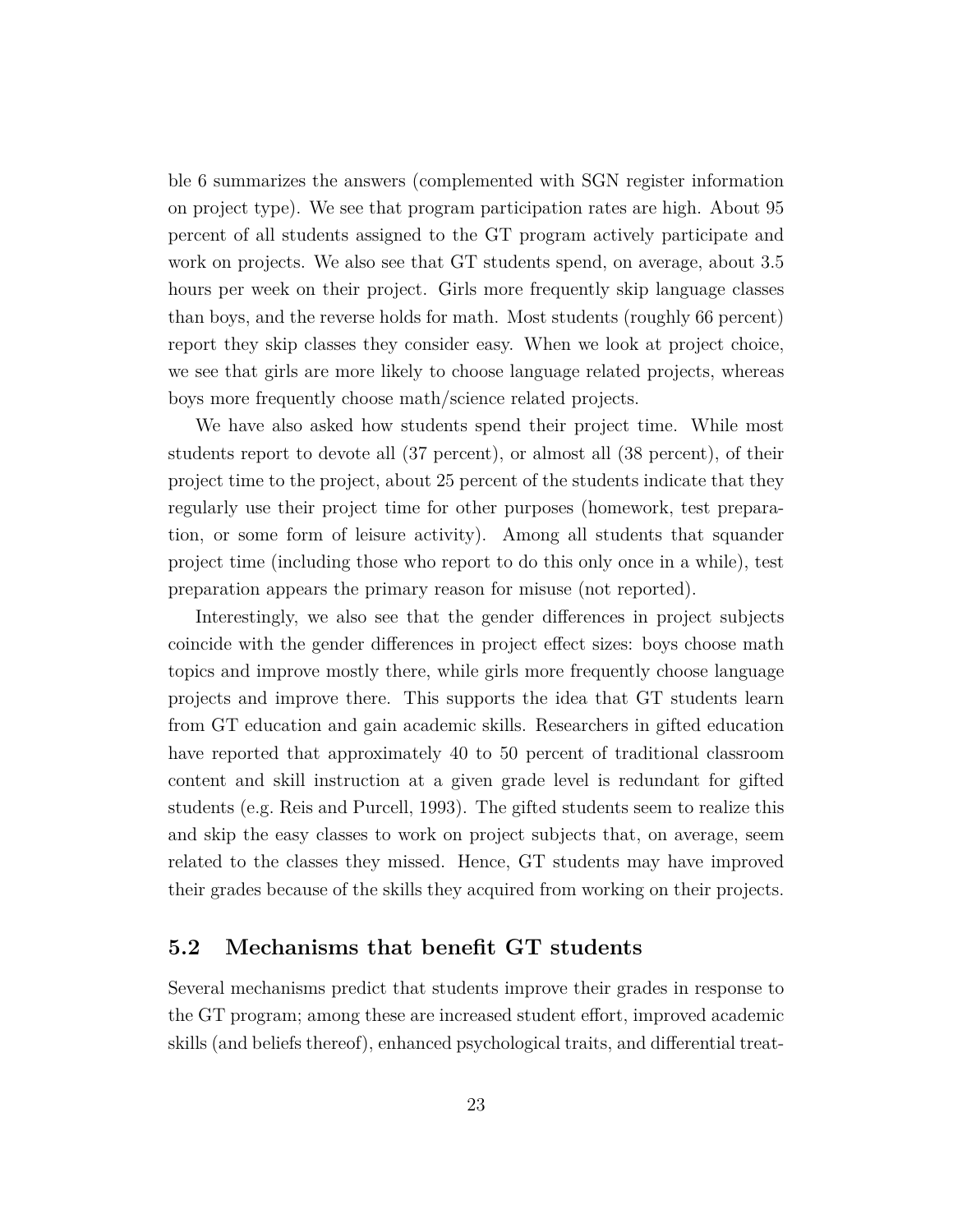ment of parents and teachers. In our survey we ask all students about these features; as a result, we can identify causal channels, as in the previous section, by comparing the (standardized) answers of students who were tested just below and just above the assignment cutoff. Table 7 shows fuzzy RD regression results for different (standardized) measures using three different specifications (baseline, linear, and linear split).

The first mechanism runs through effort. If GT education demands students to work harder we expect that GT students get higher grades. We measure effort by asking students how much time per week they spend on homework and test preparation. The estimates indicate that GT students do not spend more time on homework (and test preparation) than non-GT students; on the contrary, we find that students who spend less time in class also report to spend less time learning the core curriculum.

The second mechanism asserts that students accumulate more academic skills because of GT education. We have already presented some evidence in favor of academic skill gains: GT students opting for a more academic and demanding school curriculum, and parallel gender patterns in program effect sizes and project subject choices (including the unobserved skills they likely develop there). Here we test whether GT education helps students to become more independent and responsible, which we view as academic skills. In theory, we expect that an individualized GT program with features such as class skipping, project development, and project management, builds responsibility and independence. In the survey we ask students whether they see themselves as a responsible and independent student on a 0-100 (slider) scale. It seems that the GT program enhances responsibility, but leaves independence unaffected. The estimates are stable between specifications, but come with large standard errors, so the results for responsibility serve, at most, as suggestive evidence of academic skill accumulation.

The third mechanism links the GT program to a broader set of psychological traits and characteristics. Many psychological factors may contribute to student achievement, with intrinsic motivation and self-confidence probably the most important ones. In our survey, we measure intrinsic motivation using six slider questions asking students whether they are eager to learn, eager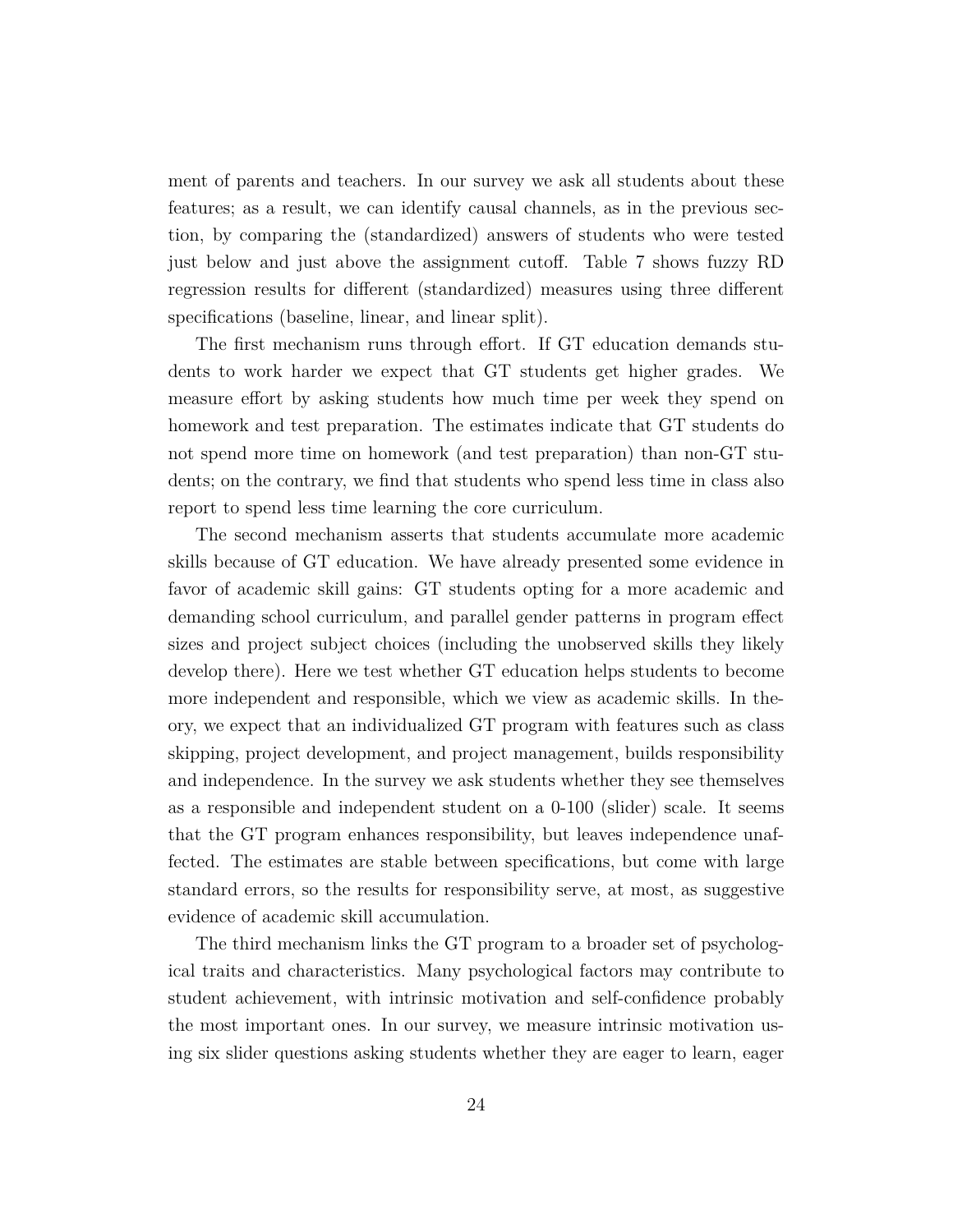| Mechanism variable       | GT coefficient given specification |                  |                     |  |  |  |
|--------------------------|------------------------------------|------------------|---------------------|--|--|--|
| (standardized)           | <b>Baseline</b><br>(1)             | Linear<br>(2)    | Linear split<br>(3) |  |  |  |
| Effort                   |                                    |                  |                     |  |  |  |
| Time learning            | $-0.59(0.27)$ **                   | $-0.49(0.21)$ ** | $-0.59(0.25)$ **    |  |  |  |
| Skills                   |                                    |                  |                     |  |  |  |
| Responsibility           | 0.32(0.40)                         | 0.27(0.32)       | 0.26(0.35)          |  |  |  |
| Independence             | $-0.02(0.40)$                      | $-0.07(0.32)$    | $-0.08(0.37)$       |  |  |  |
| Psychological traits     |                                    |                  |                     |  |  |  |
| Motivation               | $-0.49(0.35)$                      | $-0.44(0.28)$    | $-0.54(0.33)^*$     |  |  |  |
| Confidence               | $-0.31(0.33)$                      | $-0.15(0.30)$    | $-0.26(0.32)$       |  |  |  |
| Academic esteem          | $0.53(0.26)$ **                    | $0.40(0.22)^*$   | $0.46(0.24)^*$      |  |  |  |
| Parents & Teachers       |                                    |                  |                     |  |  |  |
| Parent stimulus          | 0.29(0.31)                         | 0.19(0.25)       | 0.23(0.27)          |  |  |  |
| Teacher stimulus         | 0.29(0.27)                         | 0.06(0.22)       | 0.22(0.25)          |  |  |  |
| Exam scores <sup>†</sup> |                                    |                  |                     |  |  |  |
| Math                     | $0.50(0.20)$ <sup>*</sup>          | $0.35(0.14)^*$   | $0.38(0.18)^*$      |  |  |  |
| Language                 | 0.31(0.19)                         | 0.14(0.14)       | 0.23(0.17)          |  |  |  |
| <i>Other</i>             | $0.75(0.18)$ ***                   | $0.49(0.14)$ *** | $0.67(0.16)$ ***    |  |  |  |
| N                        | 452                                | 452              | 452                 |  |  |  |

**Table 7.** Estimated mechanisms of the GT program

*Note:* Each estimate comes from a separate instrumental variable regression where GT status is instrumented by *Z*, and controls for gender, age, FES, CITO and cohort (dummies) are included. Normalized IST is controlled for quadratically (1), linearly (2), or linearly on both sides (3). Class clustered standard errors in parenthesis.  $*/**/***$  denote significance at a 10/5/1 percent confidence level. The mechanism variables are all standardized and constructed by taking the mean of two or more (standardized) items with a 0-100 (slider) scale. The average Cronbach's alpha of these measures is 0.65. The skill and academic esteem variables are single item. † Registry sample of 1643 students from cohorts '98-'07.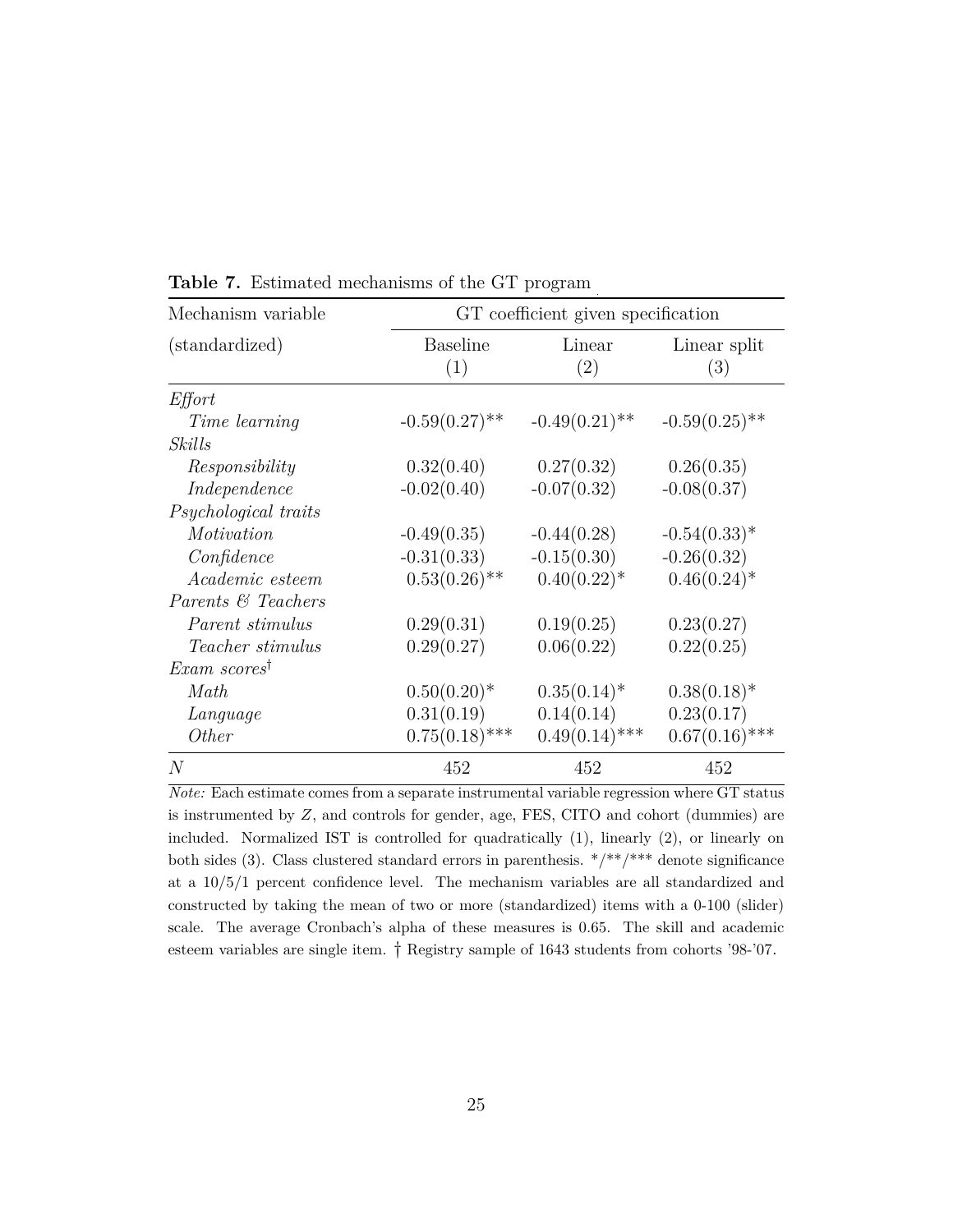to go to school, easily bored, keen on high grades, and receptive learners at school.<sup>9</sup> There is no clear evidence that GT education fosters motivation. We find insignificant estimates that systematically point in the opposite direction. Similarly, there is no clear evidence that GT education builds self-confidence either, as captured by the self-confidence slider measure.

Another psychological factor that could lead to better grades is improved academic esteem (e.g. Bong and Skaalvik, 2003). If students are told that they are gifted, they may hold stronger beliefs about their academic abilities and improve their academic performance. As a proxy for academic esteem we have asked students whether they think of themselves as a good learner. Our regressions show positive, significant, and substantial program effects on selfassessed measures of academic esteem, which suggests that labeling students as gifted can be one of the channels at work.

The fourth and last mechanism involves behavioral changes of parents and teachers. If parents and teachers know that some of the children are gifted, they may treat these children differently. Students were asked six questions on whether they were helped, encouraged, or pushed by their parents and teachers. We find some weak evidence in favor of treatment differentials; that is, all the estimates are similarly positive. The standard errors are too large to draw any firm conclusions, however.<sup>10</sup>

Another aspect of changed teacher behavior may go through grading practices. To see whether teachers assess gifted children more favorably, we look at nationwide subject-specific exams that students take in their final year (6th grade). These exam grades are externally validated. If teachers assign too high grades to GT students, we should find smaller test score gains in tests that are checked by external teachers who are unaware about the students' giftedness status. When we run our fuzzy RD effect regressions on standardized

<sup>9</sup>We take the average over the six motivation items. The boredom question was phrased negatively, and thus reversed. The reliability of the intrinsic motivation measure is 0.71, as captured by Cronbach's alpha.

 $10$ One concern related to treatment differentials is that some parents and teachers may push their children and students too much, possibly with adverse effects. When we run separate fuzzy RD regressions for helping and encouraging parents and teachers versus pushing parents and teachers, we find program estimates (not reported here) that are all similarly positive.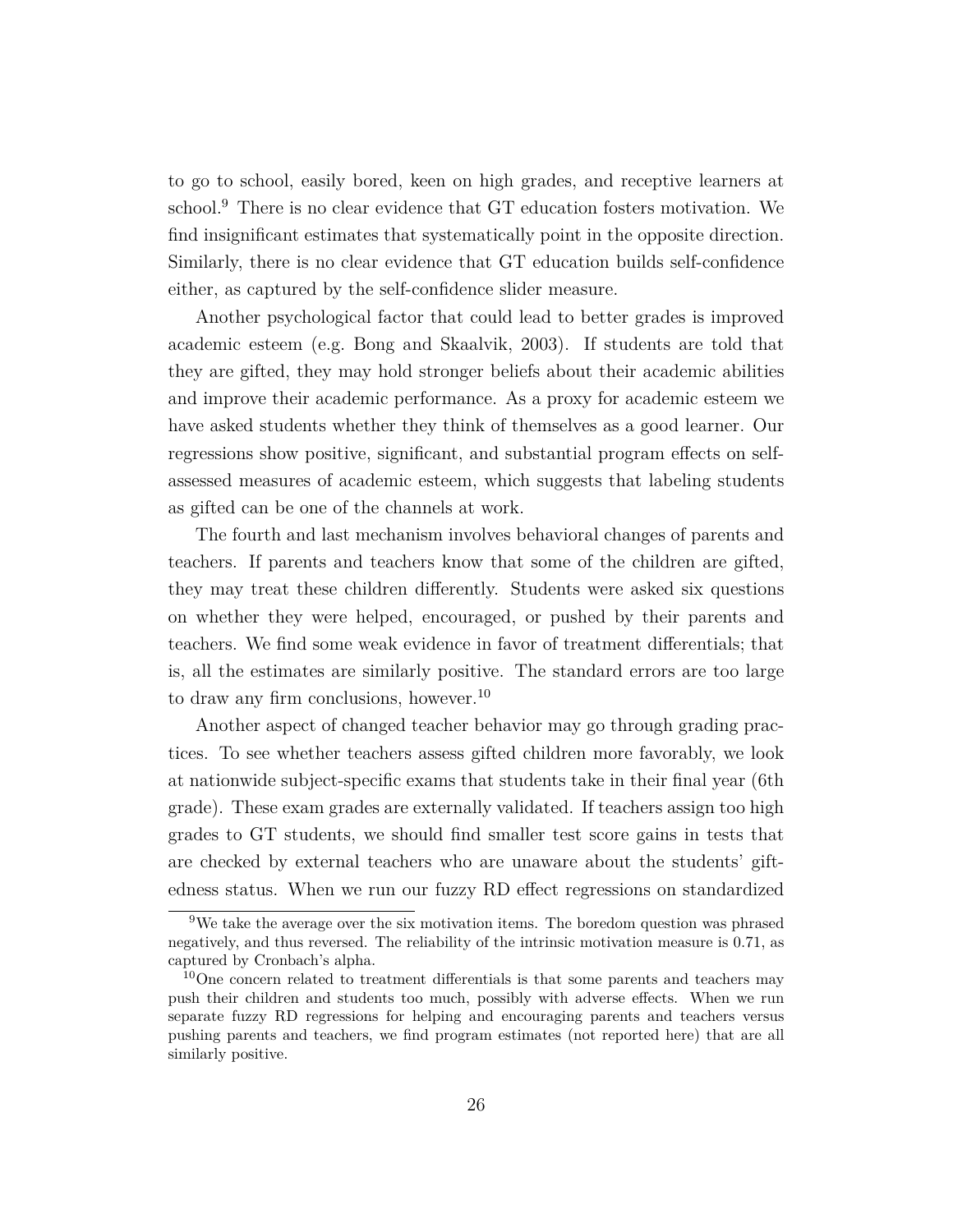exam scores for math, language, and other subjects, we find effect estimates that are as large, if not larger than the effect estimates we report in Table 3. Hence, we do not think that GT students do better because of favorable grading practices.

#### **5.3 Mechanisms that hurt non-GT students**

Identification of GT program effects must assume that GT education itself does not weaken the performance of those students who are not gifted; otherwise, our fuzzy RD design is contaminated and differences in grades observed at the assignment cutoff can no longer be interpreted as GT program benefits for gifted students. Such contamination may arise through disappointment of being left-out, and through missed classroom spillovers. We discuss each contamination mechanism in turn.

First, students who are left out may feel disappointed and frustrated and as a consequence perform less than they are able to. We find no evidence to support such a disappointment mechanism. All students are informed about their IST and FES test scores. If we assume that non-gifted students near the admission cutoff are also the most disappointed and frustrated students, we should see poorer performance of non-gifted students just below the admission cutoff. Figure 3, presented earlier, shows quite clearly that there is no dip in grades just below the cutoff. In addition, we have asked all left-out students how disappointed they were not being selected for the program. Over 80 percent of all students report that they were not disappointed. Of those who report feelings of disappointment, only 5 students expressed to be seriously so.

Second, there is a large empirical literature on spillover effects in schools documenting that peers matter, either through their characteristics (e.g. Sacerdote, 2011), or their number (e.g. Krueger and Whitmore, 2001). In our context, the GT program enforces gifted and talented students to spend some time outside their regular classroom reducing possible positive spillover effects to those who stay.<sup>11</sup> If GT peers matter, we expect their impact to increase

 $11$ It is also possible that, as the GT students leave, the class become more homogeneous. This might help teachers tailor their teaching to the benefit of the remaining group of non-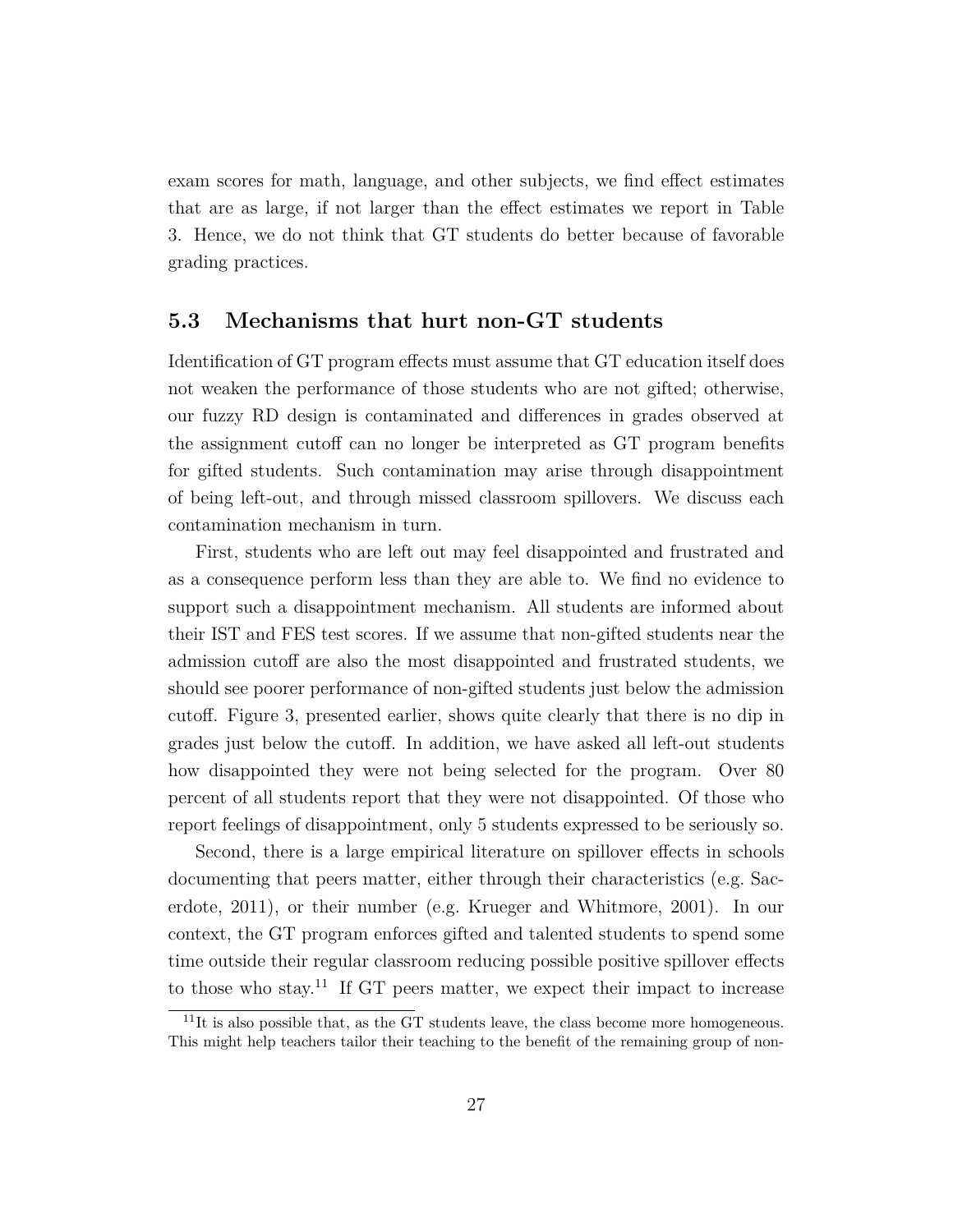in their number. In Table A4 on page 35 we regress grades on the fraction of gifted students in the class (columns 3 to 5). The point estimates are all small and not statistically significant. These estimates can be interpreted in a causal way if gifted pupils are randomly assigned to classes. Columns 1 and 2 of the same table suggest this is the case; the classroom fraction of gifted students is unrelated to FES scores, CITO scores, and other student characteristics. Hence, spillover effects are not likely.

#### **6 Summary and discussion**

In this paper we use a fuzzy regression discontinuity design to estimate the effect of a gifted education program on math, language, and other subject grades of academic secondary school students in the Netherlands. All the fuzzy RD estimates consistently show positive program effects on student achievement; that is, the marginal student who is barely admitted to the GT program gets at least 0.30 standard deviations higher grades for math, language, and other subjects, follows a more math and science intensive curriculum, and, after secondary school graduation, chooses a more challenging field of study in university with, on average, 9 percent higher returns.

We further use student surveys to better understand why the program works. The program did not encourage students to work harder, boost their self-confidence, or raise their motivation to learn. The program did, however, improve the students' academic esteem. Additionally, students exposed to the program substitute easy courses in favor of complex projects that are, on average, related to the classes they missed; male students work more on math and science related projects, and female students work more on language related projects; and male students experience the largest gains in math grades, and female students in language grades. These findings together are all suggestive of a conventional human capital channel; that is, GT education builds academic skills (and beliefs thereof), which in turn leads to higher grades and average starting salaries.

GT students (e.g. Duflo et al., 2011). Hence, the effect of having gifted peers sometimes leave the class is a priori ambiguous.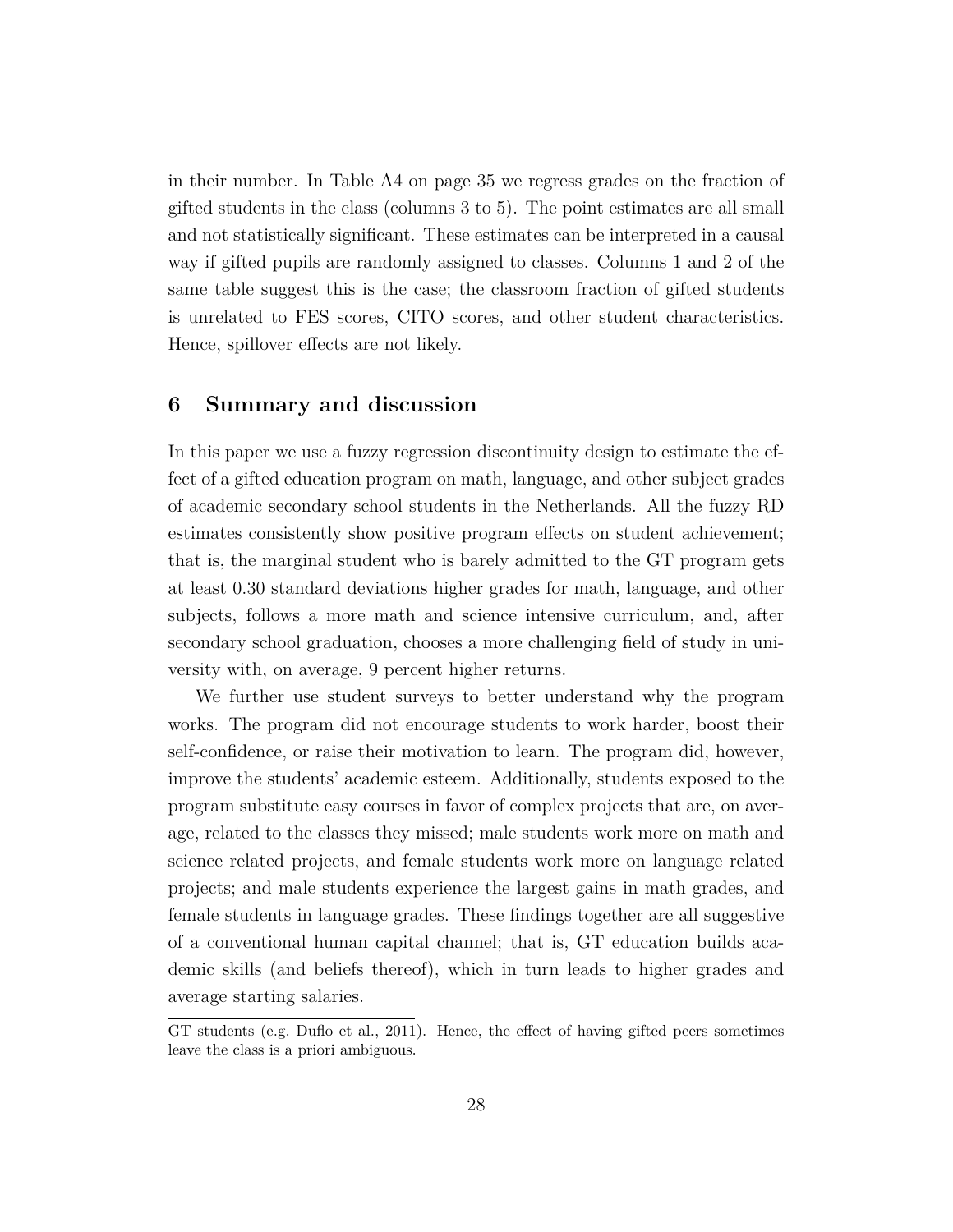The GT program we evaluate runs in comparable form at many prestigious academic secondary schools in the Netherlands. An important question is whether the benefits of such a program outweigh its costs. The GT program we look at is a low-cost program. SGN spends about  $\epsilon$ 100k on GT education every year, out of a total budget of  $\epsilon$ 10m. Given the number of gifted students, this would translate into program costs of about  $\epsilon$ 300 per gifted student per year. The GT program is also a beneficial program. Given that GT education increased the average starting salary that corresponds to the field of study choice, rather than the actual starting salary, any comparison between the program costs and benefits can only be speculative. Nonetheless, our most conservative calculations suggest that the labor market benefits of GT education are far greater than its costs.

#### **References**

- Berkhout, E., Prins, J., and van der Werf, S. (2013). Studie & Werk. Technical report, Stichting Economisch Onderzoek.
- Bhatt, R. (2012). The impacts of gifted and talented education. Technical report, Georgia State University.
- Bong, M. and Skaalvik, E. M. (2003). Academic self-concept and self-efficacy: How different are they really? *Educational Psychology Review*, 15(1):1–40.
- Bui, S. A., Craig, S. G., and Imberman, S. A. (2014). Is gifted education a bright idea? Assessing the impact of gifted and talented programs on students. *American Economic Journal: Economic Policy*, 6(3):30 – 62.
- Card, D. and Giuliano, L. (2014). Does gifted education work? For which students? Technical Report 20453, National Bureau of Economic Research.
- Davis, B., Engberg, J., Epple, D. N., Sieg, H., and Zimmer, R. (2010). Evaluating the gifted program of an urban school district using a modified regression discontinuity design. Working Paper 16414, National Bureau of Economic Research.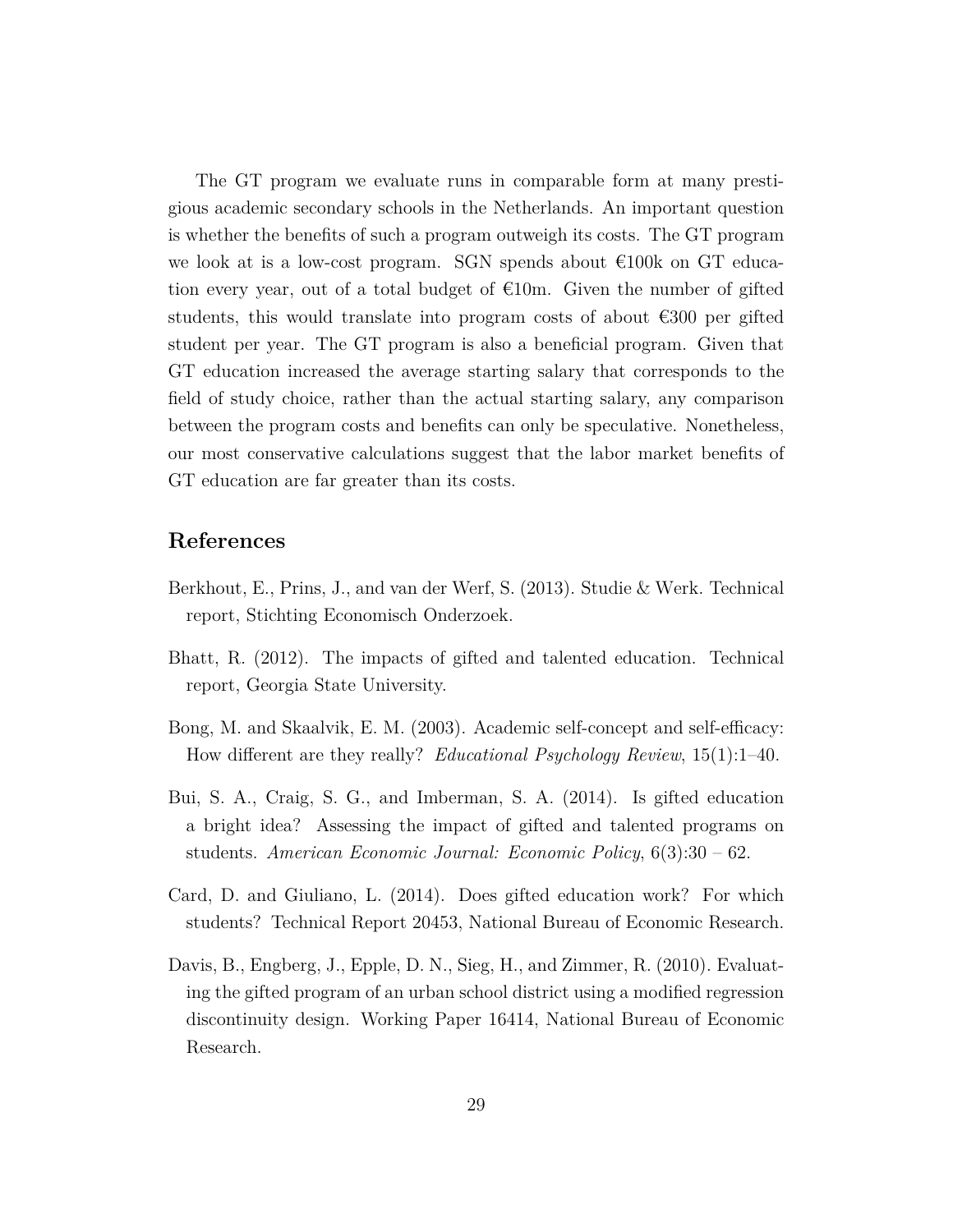- Duflo, E., Dupas, P., and Kremer, M. (2011). Peer effects, teacher incentives, and the impact of tracking: Evidence from a randomized evaluation in kenya. *American Economic Review*, 101(5):1739 – 1774.
- Krueger, A. B. and Whitmore, D. M. (2001). The effect of attending a small class in the early grades on college-test taking and middle school test results: Evidence from project star. *Economic Journal*, 111(468):1–28.
- Leuven, E., Oosterbeek, H., and van der Klaauw, B. (2010). The effect of financial rewards on students' achievement: Evidence from a randomized experiment. *Journal of the European Economic Association*, 8(6):1243 – 1265.
- Matthews, M. S., Peters, S. J., and Housand, A. M. (2012). Regression discontinuity design in gifted and talented education research. *Gifted Child Quarterly*, 56(2):105 – 112.
- McCrary, J. (2008). Manipulation of the running variable in the regression discontinuity design: A density test. *Journal of Econometrics*, 142(2):698– 714.
- Porter, J. and Yu, P. (2015). Regression discontinuity designs with unknown discontinuity points: Testing and estimation. *Journal of Econometrics*, 189(1):132–147.
- Reis, S. M. and Purcell, J. H. (1993). An analysis of content elimination and strategies used by elementary classroom teachers in the curriculum compacting process. *Journal for the Education of the Gifted*, 16(2):147–170.
- Renzulli, J. S. (1977). *The enrichment triad model: A guide for developing defensible programs for the gifted and talented*. Creative Learning Press Mansfield Center, CT.
- Renzulli, J. S. (1986). *The Three Ring Conception of Giftedness: A Developmental Model for Creative Productivity.*, volume Conceptions of giftedness, pages 53–92. Cambridge University Press, New York.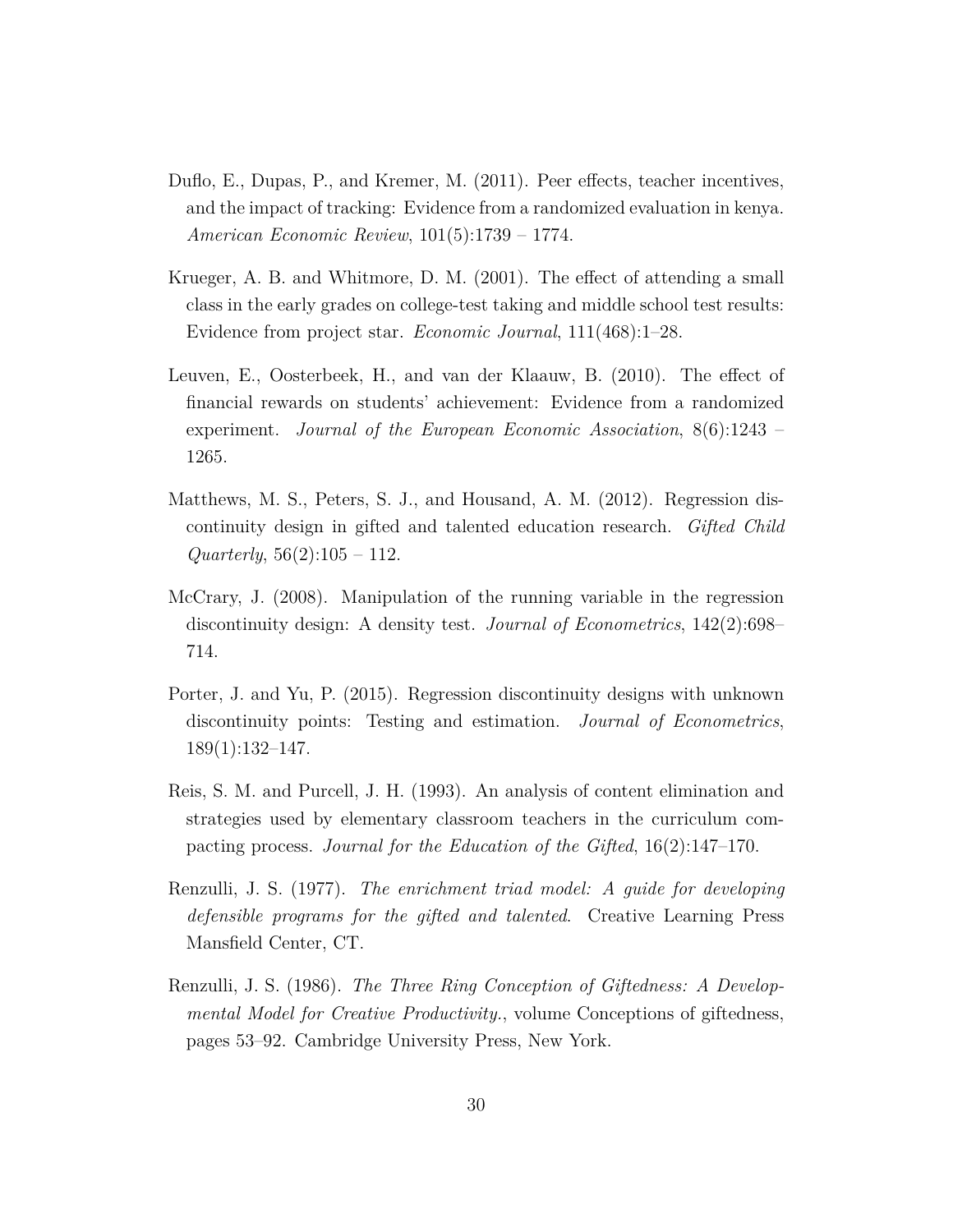Sacerdote, B. (2011). Peer effects in education: How might they work, how big are they and how much do we know thus far? In Hanushek, E., Machin, S., and Woessmann, L., editors, *Handbook of the Economics of Education*, volume 3, chapter 3, pages 249 – 277. Elsevier Science Publishers B.V.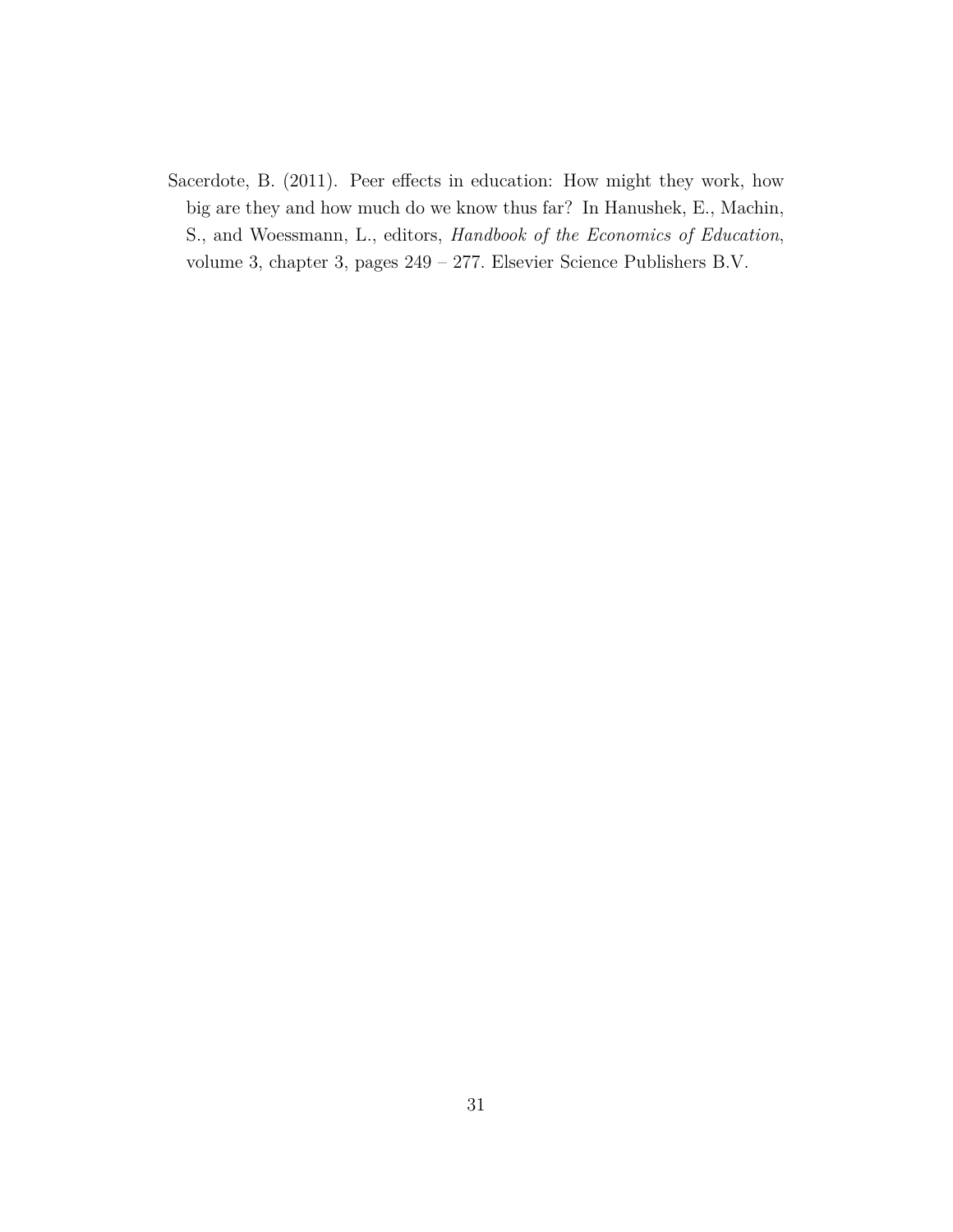### **Appendix A Sensitivity analysis**

Table A1 on the following page.

### **Appendix B HE field of study choice**

|                                  |                 |       |            | Effect of GT program   |           |
|----------------------------------|-----------------|-------|------------|------------------------|-----------|
| Chosen Field of study            | Wage            | Share | Total      | Male                   | Female    |
| Earth and environment            | $\epsilon$ 2392 | 0.06  | 0.01       | 0.05                   | $-0.01$   |
|                                  |                 |       | (0.05)     | (0.08)                 | (0.05)    |
| Economics and business           | € 2752          | 0.14  | $-0.04$    | $-0.04$                | $-0.05$   |
|                                  |                 |       | (0.06)     | (0.10)                 | (0.06)    |
| Science and informatics          | € 2730          | 0.08  | 0.08       | 0.11                   | 0.06      |
|                                  |                 |       | (0.06)     | (0.11)                 | (0.05)    |
| Behavioral and societal sciences | $\epsilon$ 1969 | 0.09  | $-0.05$    | $-0.10$                | 0.00      |
|                                  |                 |       | (0.05)     | $(0.05)$ <sup>**</sup> | (0.08)    |
| Healthcare                       | € 2974          | 0.17  | 0.08       | 0.00                   | 0.17      |
|                                  |                 |       | (0.07)     | (0.10)                 | $(0.10)*$ |
| The Arts                         | $\epsilon$ 1909 | 0.09  | $-0.11$    | $-0.20$                | $-0.03$   |
|                                  |                 |       | $(0.06)^*$ | $(0.10)$ <sup>**</sup> | (0.07)    |
| Educational and pedagogy         | $\in$ 2045      | 0.03  | $-0.05$    | $-0.03$                | $-0.07$   |
|                                  |                 |       | (0.03)     | (0.03)                 | (0.05)    |
| Law and governance               | $\epsilon$ 2544 | 0.12  | 0.04       | 0.10                   | $-0.02$   |
|                                  |                 |       | (0.06)     | (0.08)                 | (0.09)    |
| Language and communications      | $\epsilon$ 2115 | 0.09  | $-0.01$    | 0.07                   | $-0.11$   |
|                                  |                 |       | (0.05)     | (0.07)                 | (0.08)    |
| Technical                        | $\epsilon$ 2520 | 0.12  | 0.04       | 0.02                   | 0.06      |
|                                  |                 |       | (0.07)     | (0.12)                 | (0.07)    |

**Table A2.** Results on HE field of study choice

*Note:* All effect estimates come form separate instrumental variable regressions of a field of study dummy on GT status, instrumented by *Z*, and controls for gender, age, FES, CITO, cohort (dummies), and a quadratic function of normalized IST included. Class clustered standard errors in parenthesis.  $*/**/**$  denote significance at a 10/5/1 percent confidence level.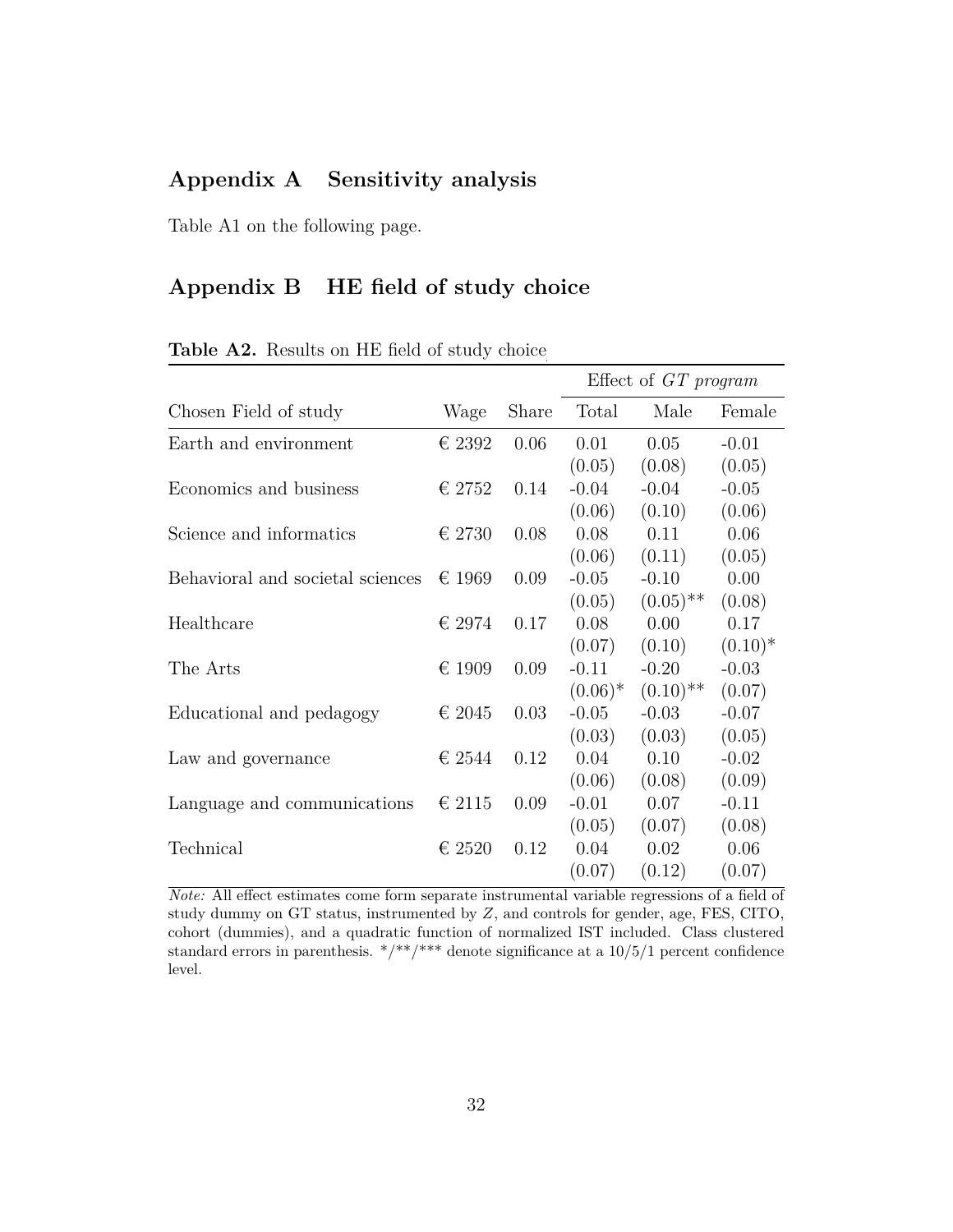|                                                                                                                                                                                                                                                                                                                                                      |                   | <b>Table A1.</b> Estimated effects of the GT program on various high-school outcomes using alternative specifications                                                                                                                                                                                                                                                         |                        |                               |                         |                    |                           |                               |
|------------------------------------------------------------------------------------------------------------------------------------------------------------------------------------------------------------------------------------------------------------------------------------------------------------------------------------------------------|-------------------|-------------------------------------------------------------------------------------------------------------------------------------------------------------------------------------------------------------------------------------------------------------------------------------------------------------------------------------------------------------------------------|------------------------|-------------------------------|-------------------------|--------------------|---------------------------|-------------------------------|
|                                                                                                                                                                                                                                                                                                                                                      |                   | Sample selection                                                                                                                                                                                                                                                                                                                                                              |                        | GPA                           |                         |                    | Grades 4                  | $\circ$<br>$\mathbf{I}$       |
|                                                                                                                                                                                                                                                                                                                                                      | $\widehat{\Xi}$   | $\widehat{\Omega}$                                                                                                                                                                                                                                                                                                                                                            | $\widehat{\mathbb{C}}$ | $(\pm)$                       | $\widetilde{5}$         | $(\mathcal{I})$    | $\circledS$               | $\odot$                       |
|                                                                                                                                                                                                                                                                                                                                                      | Matched           | Retention                                                                                                                                                                                                                                                                                                                                                                     | Math                   | Languages                     | $_{\rm Other}$          | #sub               | #sc                       | Ad. Math                      |
| Baseline                                                                                                                                                                                                                                                                                                                                             |                   |                                                                                                                                                                                                                                                                                                                                                                               |                        |                               |                         |                    |                           |                               |
| $GT$ program                                                                                                                                                                                                                                                                                                                                         | (0.02)<br>$-0.01$ | (0.05)<br>$-0.06$                                                                                                                                                                                                                                                                                                                                                             | $(0.14)$ ***<br>0.38   | $(0.14)$ **<br>0.30           | $(0.15)$ ***<br>0.44    | (0.24)<br>0.22     | $(0.27)$ ***<br>0.76      | $(0.08)$ **<br>0.18           |
| Split                                                                                                                                                                                                                                                                                                                                                |                   |                                                                                                                                                                                                                                                                                                                                                                               |                        |                               |                         |                    |                           |                               |
| $GT\ program$                                                                                                                                                                                                                                                                                                                                        | (0.02)<br>$-0.03$ | (0.07)<br>$-0.08$                                                                                                                                                                                                                                                                                                                                                             | (0.20)<br>0.32         | $(0.19)$ <sup>*</sup><br>0.33 | $(0.21)$ *<br>$0.40\,$  | (0.36)<br>$0.04\,$ | $(0.38)$ **<br>0.89       | (0.11)<br>$0.17\,$            |
| $\mathbf{Z}$ oom                                                                                                                                                                                                                                                                                                                                     |                   |                                                                                                                                                                                                                                                                                                                                                                               |                        |                               |                         |                    |                           |                               |
| $GT\ program$                                                                                                                                                                                                                                                                                                                                        | (0.02)<br>$-0.02$ | (0.07)<br>$-0.07$                                                                                                                                                                                                                                                                                                                                                             | $(0.21)$ *<br>0.43     | $(0.19)$ **<br>0.49           | $(0.21)$ **<br>$0.53\,$ | (0.33)<br>0.05     | $(0.44)$ **<br>$\!\!16.0$ | $(0.13)$ <sup>*</sup><br>0.22 |
| Donut                                                                                                                                                                                                                                                                                                                                                |                   |                                                                                                                                                                                                                                                                                                                                                                               |                        |                               |                         |                    |                           |                               |
| $GT$ program                                                                                                                                                                                                                                                                                                                                         | (0.02)<br>$-0.00$ | (0.07)<br>$-0.07$                                                                                                                                                                                                                                                                                                                                                             | (0.19)<br><b>170</b>   | (0.20)<br>0.07                | (0.22)<br>0.21          | (0.30)<br>0.28     | $(0.32)$ **<br>0.62       | (0.09)<br>0.11                |
| normalized IST, with $\pm 4$ normalized IST range removed. Class clustered standard errors in parenthesis. */***/*** denote significance<br>gender, age, FES, CITO, and cohort (dummies) are included. The baseline model includes a quadratic function of normalized IST<br>at a $10/5/1$ percent confidence level<br>functions of normalized IST o |                   | n both sides zoomed into ±16 normalized IST range. The donut model includes a quadratic function of<br>The split model includes separate quadratic functions of normalized IST on both sides. The zoom model includes separate linear<br>Note: Each estimate comes from a separate instrumental variable regression where GT status is instrumented by $Z$ , and controls for |                        |                               |                         |                    |                           |                               |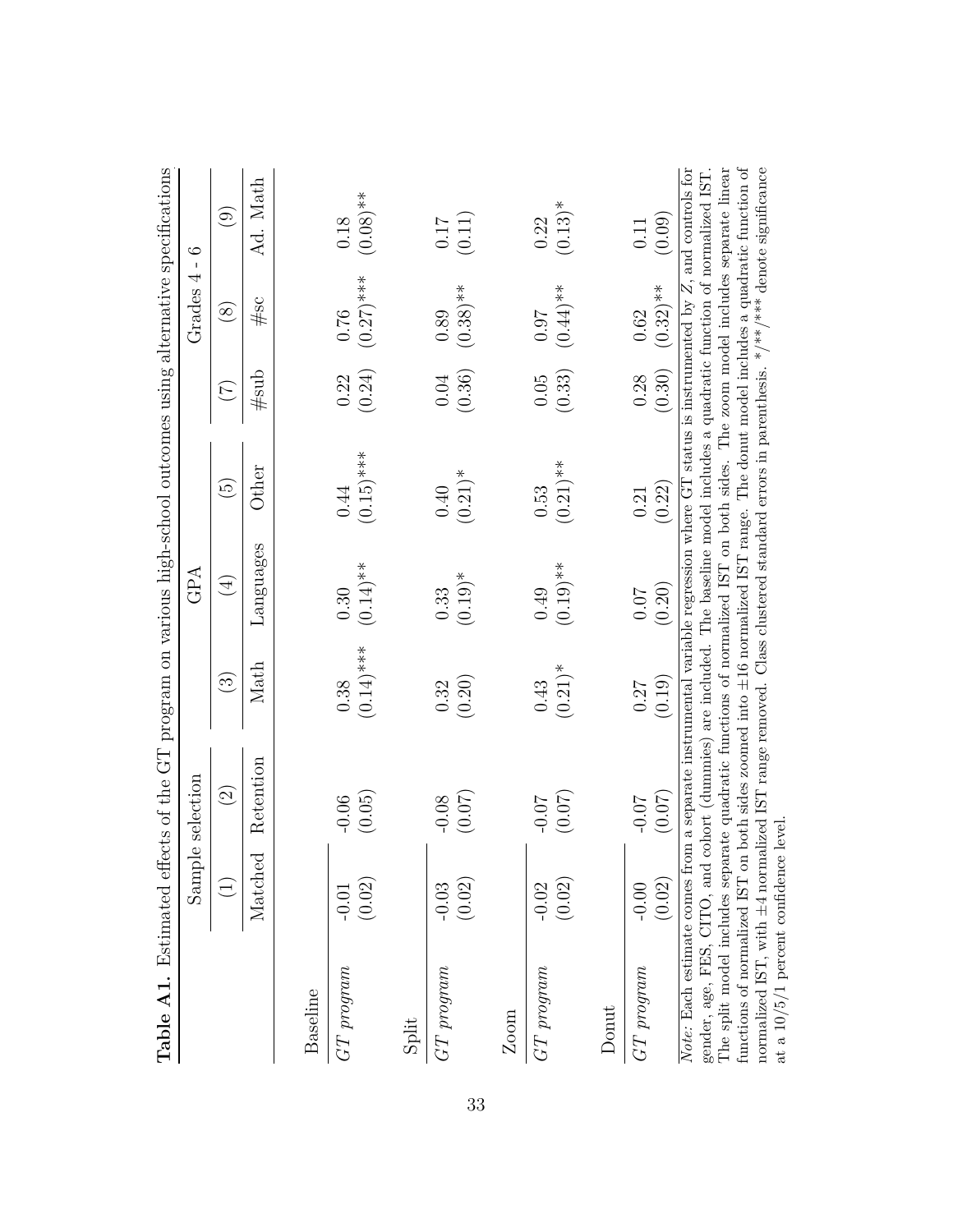# **Appendix C Contamination**

|                     | Female |      | Male |      |            |                 |
|---------------------|--------|------|------|------|------------|-----------------|
|                     | Mean   | s.d. | Mean | s.d. | Difference | <i>p</i> -value |
| $Disappointed$ 0.13 |        | 0.03 | 0.25 | 0.04 | 0.11       | $0.02**$        |
| N                   | 180    |      | 118  |      |            |                 |

**Table A3.** Disappointment not admitted to the *GT program*

*Note:* Sample of control students, excluding 44 cases (13 percent) due to item non-response. Disappointment is a binary indicating that a student is either 'Yes, a little bit disappointed' (48 cases) or 'Yes, very much disappointment' (5 cases). P-values from independent mean comparison t-tests. \*/\*\*/\*\*\* denote significance at a  $10/5/1$  percent confidence level.